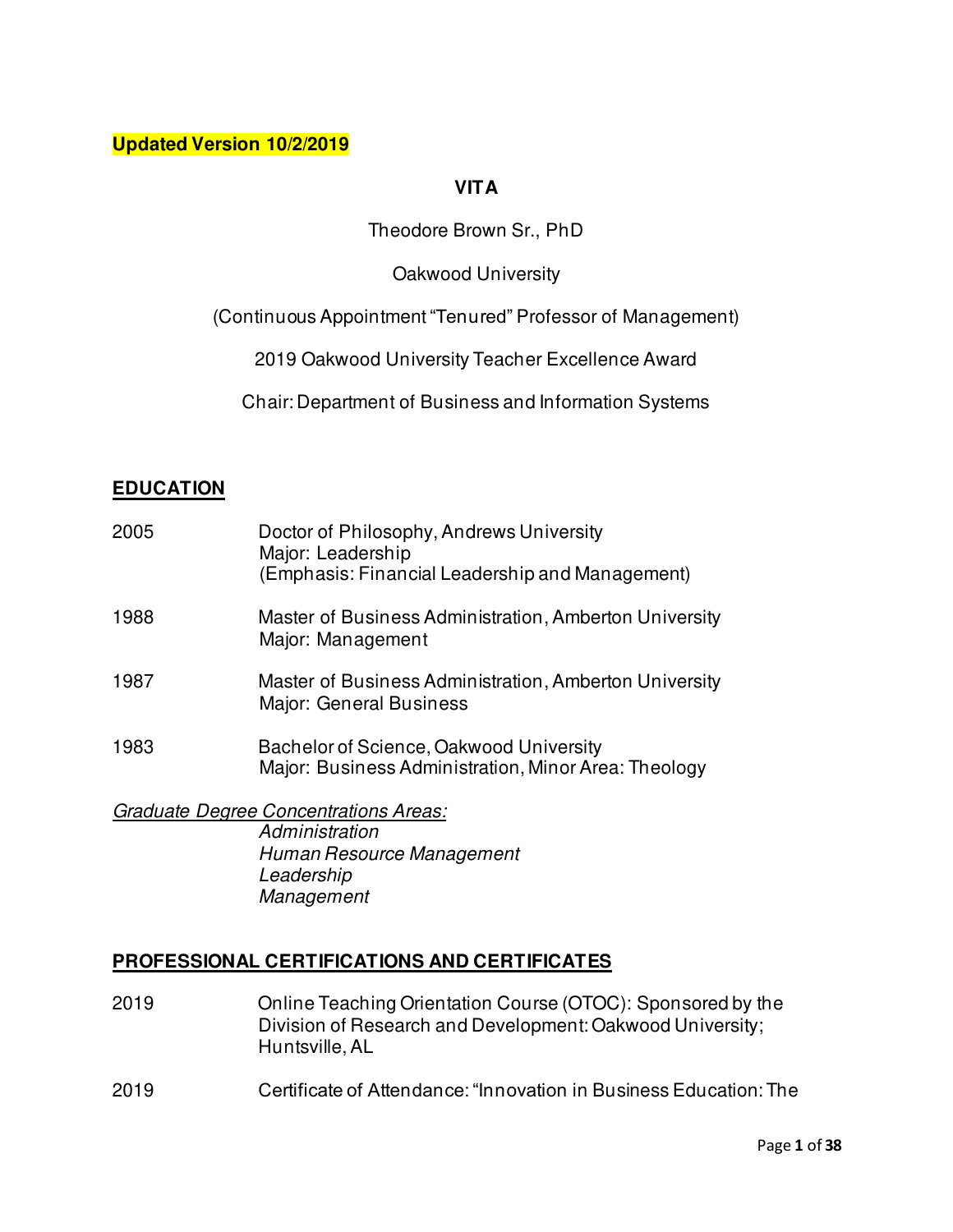|      | Antidote to Mediocrity": 11 <sup>th</sup> Biennial SDA Business Teachers<br>Conference: Andrews University: Berrien Springs, MI                                                |
|------|--------------------------------------------------------------------------------------------------------------------------------------------------------------------------------|
| 2019 | Certificate of Attendance: Developing the Strategic Planning Process<br>Using Analytics and Big Data: Pre-Conference Workshop: ACBSP<br>2019 Conference: Houston, TX           |
| 2019 | Scholarly and Creative Endeavors: Publishing Certificate of<br>Achievement: Oakwood University; Huntsville, AL                                                                 |
| 2019 | Security Awareness: Certificate of Achievement: KnowBe4 Security<br>Awareness Training 2018; IT Department: Oakwood University;<br>Huntsville, AL                              |
| 2019 | Certificate of Attendance: Leadership Strategy: Communication:<br>Oakwood University Leadership Academy; Huntsville, AL                                                        |
| 2018 | Scholarly and Creative Endeavors: Publishing Certificate of<br>Achievement: Oakwood University; Huntsville, AL                                                                 |
| 2018 | Designing Your Online Course (DYOC) Certificate: Quality Matters<br>(QM): Sponsored by the Division of Research and Faculty<br>Development: Oakwood University; Huntsville, AL |
| 2018 | Certificate of Attendance: Lunch & Learn: "Teaching as<br>Transformation or Transaction": Division of Research and Faculty<br>Development: Oakwood University; Huntsville, AL  |
| 2018 | Security Awareness: Certificate of Achievement: KnowBe4 Security<br>Awareness Training 2018; IT Department: Oakwood University;<br>Huntsville, AL                              |
| 2017 | Intersections: Preventing Harassment & Sexual Violence (EDU-US):<br><b>EVERFI</b>                                                                                              |
| 2017 | Scholarly and Creative Endeavors: Publishing Certificate of<br>Achievement: Oakwood University; Huntsville, AL                                                                 |
| 2017 | Online Instructor Certification Program: Division of Research and<br>Faculty Development: Oakwood University; Huntsville, AL                                                   |
| 2016 | Critical Thinking Certification (QEP: Quality Enhancement Plan):<br>Division of Research and Faculty Development: Oakwood University;<br>Huntsville, AL                        |
| 2016 | Security Awareness: Certificate of Achievement: Kevin Mitnick                                                                                                                  |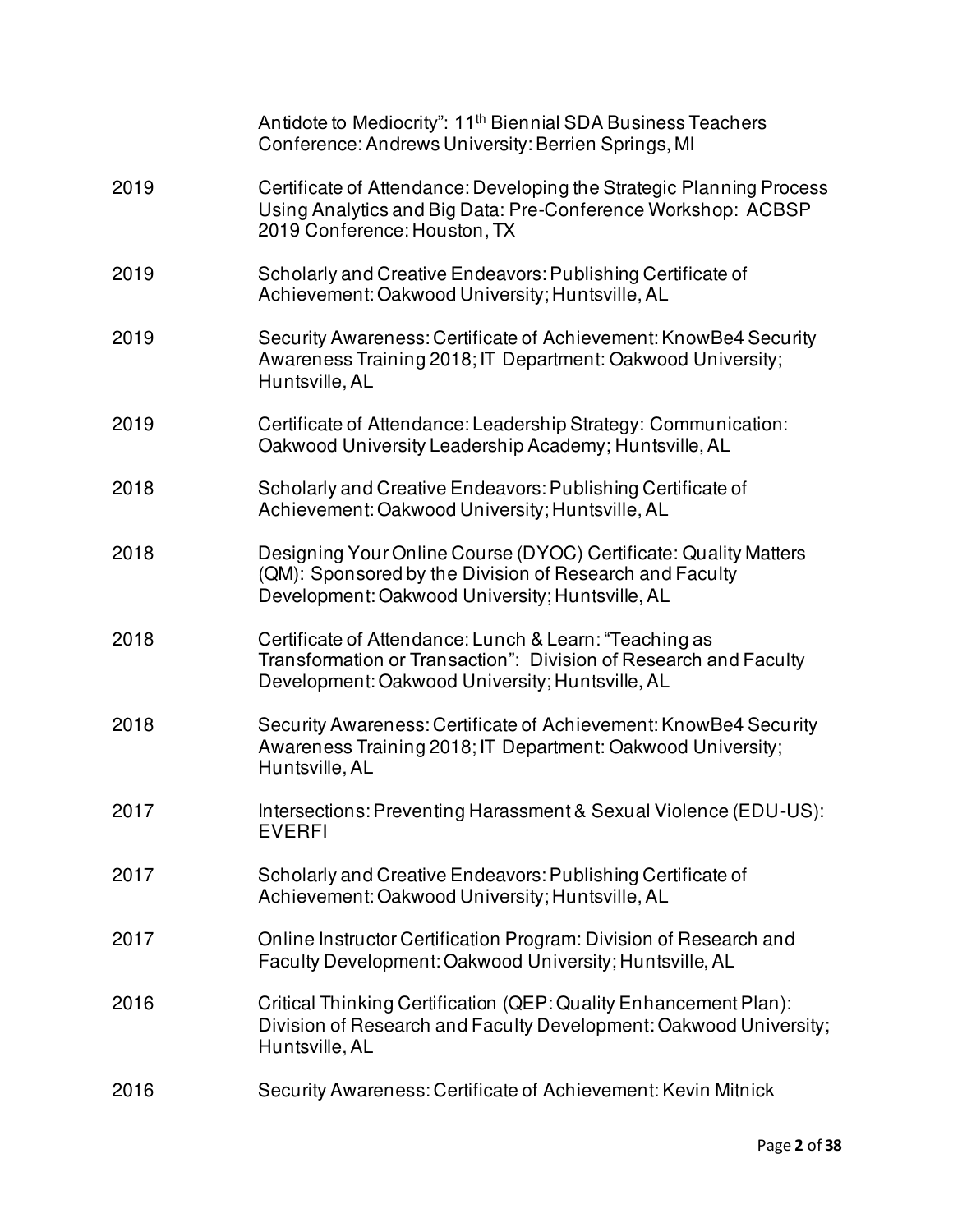|      | Security Awareness Training 2016; IT Department: Oakwood<br>University; Huntsville, AL                                                                                          |
|------|---------------------------------------------------------------------------------------------------------------------------------------------------------------------------------|
| 2015 | FDIB (Faculty Development in International Business) Globalization<br>Workshops: Center for International Business & Research (CIBER):<br>Georgia State University; Atlanta, GA |
| 2015 | Scholarly and Creative Endeavors: Publishing Certificate of<br>Achievement: Oakwood University; Huntsville, AL                                                                  |
| 2015 | Oakwood University Leadership Academy; Oakwood University;<br>Huntsville, AL                                                                                                    |
| 2014 | Research Certification: "Protecting Human Research Participants":<br>The National Institute of Health (NIH) Office of Extramural Research                                       |
| 2014 | Oakwood University Leadership Academy; Oakwood University;<br>Huntsville, AL                                                                                                    |
| 2014 | Faculty Online Teaching Certification: Oakwood University, Huntsville,<br>AL                                                                                                    |
| 2014 | Scholarly and Creative Endeavors: Publishing Certificate of<br>Achievement: Oakwood University; Huntsville, AL                                                                  |
| 2014 | Oakwood University Leadership Academy; Oakwood University;<br>Huntsville, AL                                                                                                    |
| 2014 | FDIB (Faculty Development in International Business) Globalization<br>Seminars: Center for International Business & Research (CIBER): The<br>University of Memphis; Memphis, TN |
| 2013 | Scholarly and Creative Endeavors: Publishing Certificate of<br>Achievement: Oakwood University; Huntsville, AL                                                                  |
| 2013 | Oakwood University Leadership Academy; Oakwood University;<br>Huntsville, AL                                                                                                    |
| 2012 | Scholarly and Creative Endeavors: Publication Stipend Certificate;<br>Oakwood University; Huntsville, AL                                                                        |
| 2012 | Oakwood University Leadership Academy; Oakwood University;<br>Huntsville, AL                                                                                                    |
| 2010 | Certificate of Attendance: "Rigor in Education Research": Faculty<br>Development and Research: Oakwood University; Huntsville, AL                                               |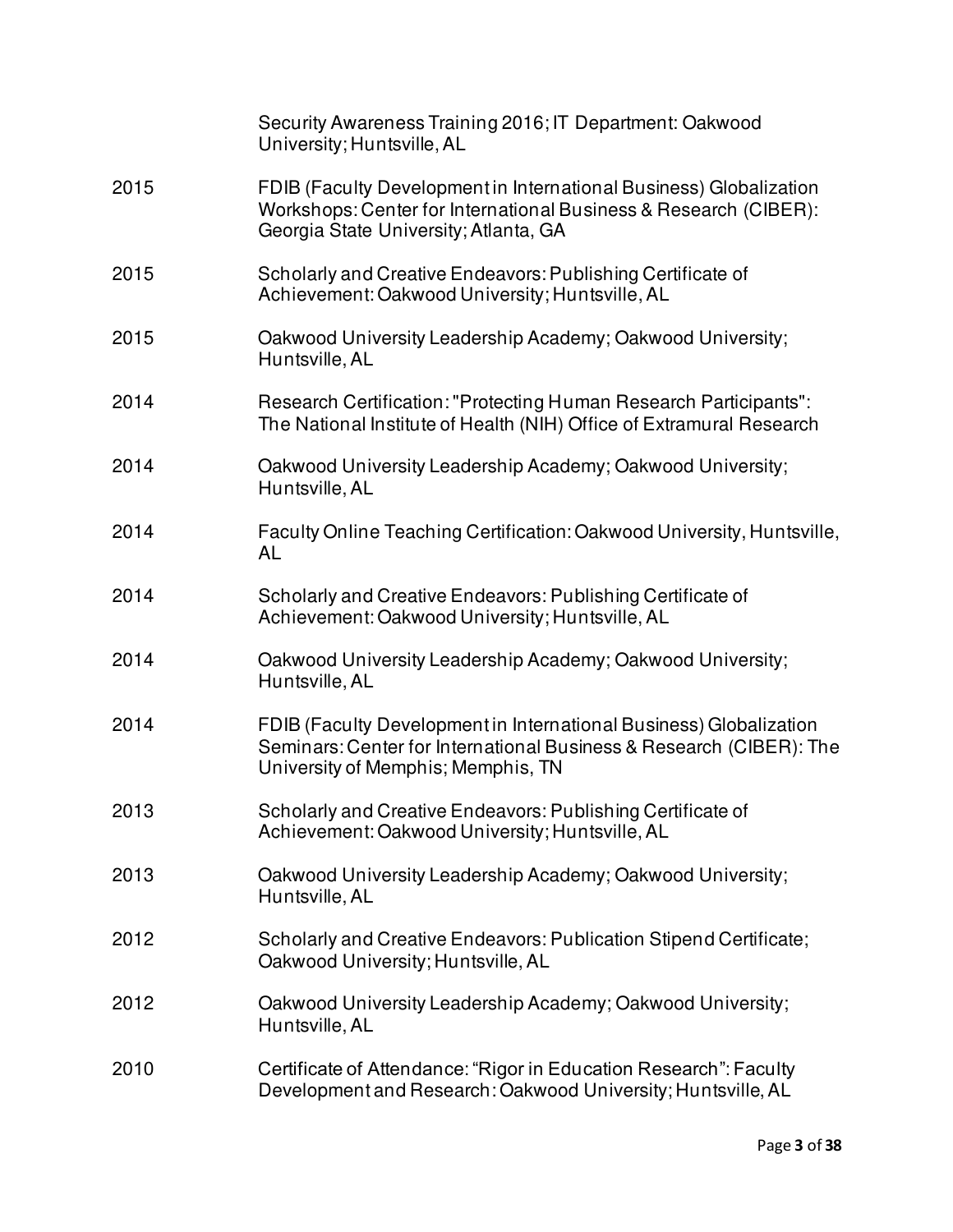| 2010 | Socrates Online Teacher Training Course, Education Management<br>Corporation                                                            |
|------|-----------------------------------------------------------------------------------------------------------------------------------------|
| 2009 | Certificate of Attendance: "Students and Ethics": Faculty<br>Development and Research: Oakwood University; Huntsville, AL               |
| 2009 | Certificate of Attendance: "Critical Thinking in Goggle World": Faculty<br>Development and Research: Oakwood University; Huntsville, AL |
| 2009 | Leadership, Focus Class 22; Huntsville/Madison County,<br>Huntsville, AL                                                                |
| 2009 | Certificate of Attendance: "The Essence of Leadership": Faculty<br>Development and Research: Oakwood University; Huntsville, AL         |
| 2005 | Active Online Teaching, Adventist Virtual Learning Network, Andrews<br>University; Berrien Springs, MI                                  |
| 1994 | Certified Trust Officer, North American Division and General<br>Conference, Silver Spring, MD                                           |
| 1993 | Certified Tax Consultant Higher Course in Federal Taxation, National<br>Tax Training School, New York, NY                               |
| 1991 | Certified Tax Consultant, National Tax Training School, New York,<br><b>NY</b>                                                          |
| 1990 | Certified Stewardship Specialist, North American Division, Silver<br>Spring, MD                                                         |

# **PROFESSIONAL ACADEMIC/BUSINESS CONFERENCES/MEETINGS/SEMINARS**

| 2019 | National Black MBA Association (NBMBAA) 41 <sup>st</sup> Annual Conference<br>and Exposition: Houston, TX                                 |
|------|-------------------------------------------------------------------------------------------------------------------------------------------|
| 2019 | 11 <sup>th</sup> Biennial SDA Business Teachers Conference: Andrews<br>University, Berrien Springs, MI                                    |
| 2019 | Accreditation Council For Business Schools & Programs (ACBSP)<br>2019 Conference: Houston, TX                                             |
| 2019 | Developing the Strategic Planning Process Using Analytics and Big<br>Data: Pre-Conference Workshop: ACBSP 2019 Conference:<br>Houston, TX |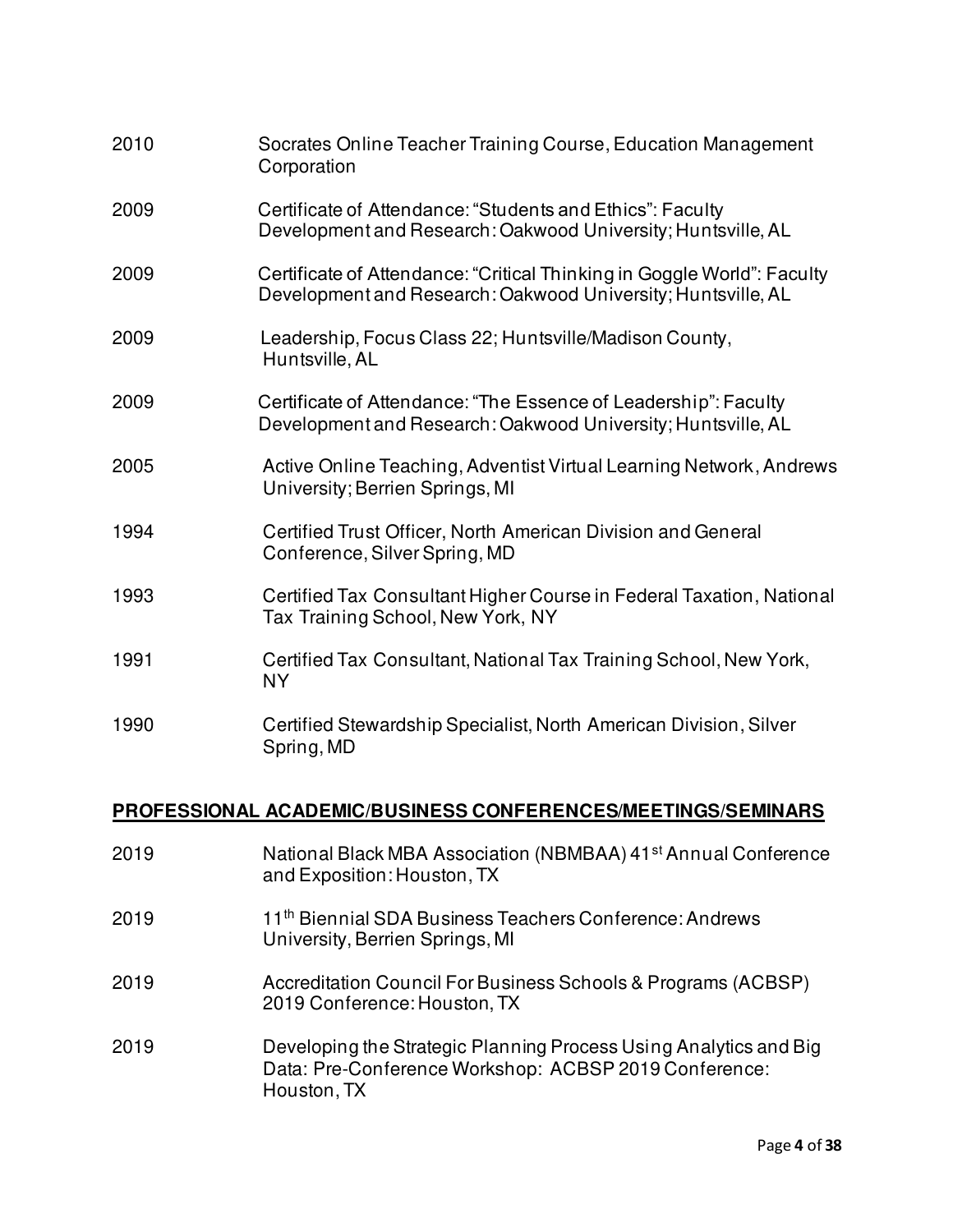| 2019 | Faculty Development Summer Institute: Biblical Foundation in the<br>Disciplines III at Sea: Oakwood University; Huntsville, AL         |
|------|----------------------------------------------------------------------------------------------------------------------------------------|
| 2019 | 7th Annual Adventist Human-Subjects Researchers Association<br>Conference (AHSRA): Oakwood University; Huntsville, AL                  |
| 2019 | Faculty Research Symposium: Oakwood University; Huntsville,<br>AL                                                                      |
| 2019 | Leadership Institute - Executive Onboarding Meeting: AdventHealth:<br>Altamonte Springs,, FL                                           |
| 2019 | 36 <sup>th</sup> Academic Chairpersons Conference (ACC): Houston, TX                                                                   |
| 2019 | New Chair Alliance: Pre-Conference Workshop: 36 <sup>th</sup> Academic<br>Chairpersons Conference: Houston, TX                         |
| 2018 | Leadership Academy: Professional Training Seminars: Division of<br>Faculty Development, Research and Grants: Oakwood University        |
| 2018 | Breathe Conference: South Central Conference: Stewardship<br>Department: Harvest SDA Church: Harvest, AL                               |
| 2018 | 6 <sup>th</sup> Annual Adventist Human-Subjects Researchers Association<br>Conference (AHSRA): Andrews University; Berrien Springs, MI |
| 2018 | Faculty Research Symposium: Oakwood University; Huntsville,<br><b>AL</b>                                                               |
| 2018 | Academy of Business Research Spring 2018 Conference: New<br>Orleans, LA                                                                |
| 2018 | The President's Faculty Research Luncheon: Faculty Development<br>Grant Program Oakwood University; Huntsville, AL                     |
| 2018 | "Creating the Poster Presentation: Tips & Guidelines": Faculty<br>Development Grant Program: Oakwood University; Huntsville, AL        |
| 2018 | Researchers Talk: Faculty Development Grant Program: Oakwood<br>University, Huntsville, AL                                             |
| 2018 | "Get Your Research into the World": Faculty Development Grant<br>Program: Oakwood University; Huntsville, AL                           |
| 2017 | Operation Reach Back: 23rd International Think Tank Conference:                                                                        |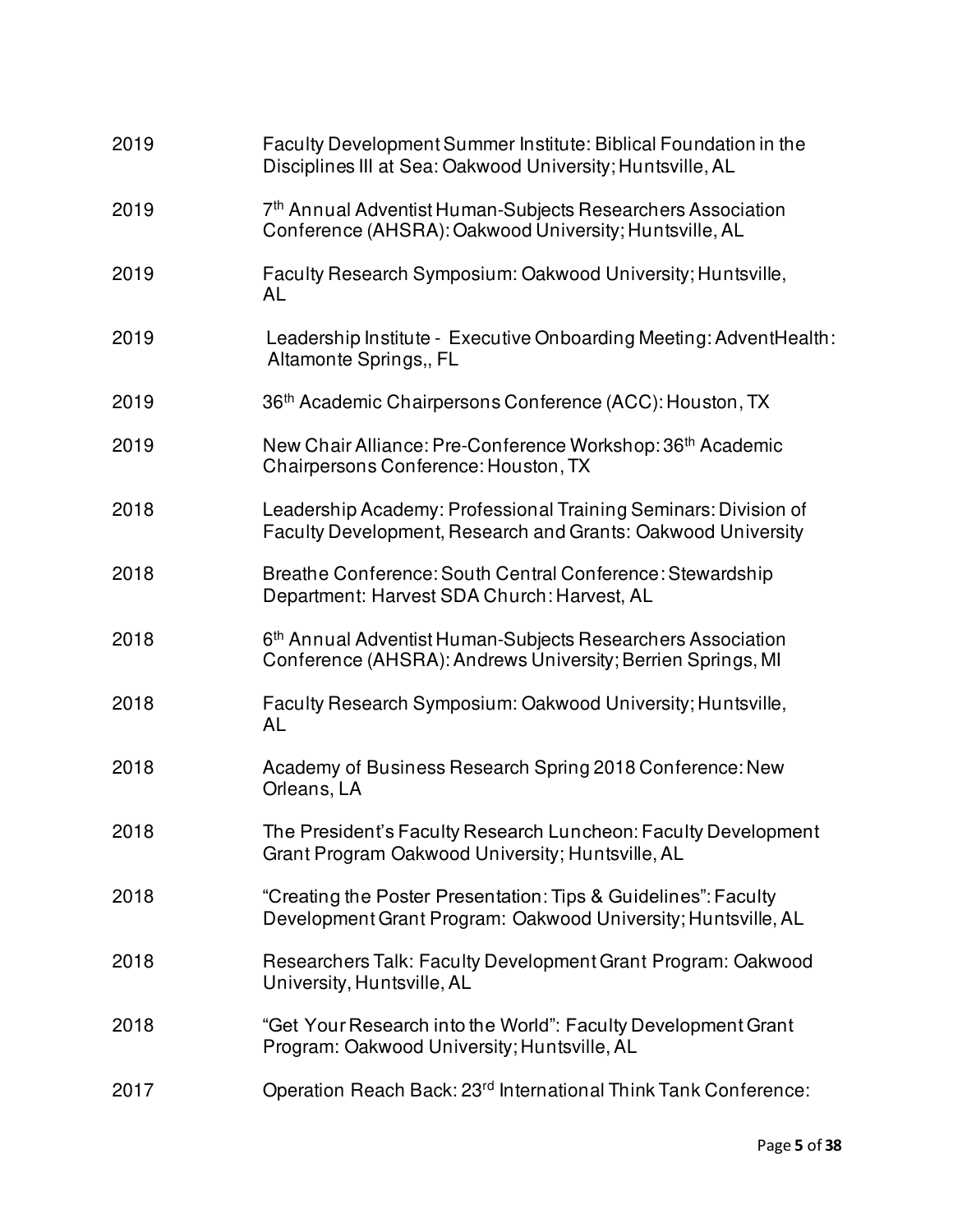|      | Detroit, MI                                                                                                                                                                                                            |
|------|------------------------------------------------------------------------------------------------------------------------------------------------------------------------------------------------------------------------|
| 2017 | Regional Treasury Conference: Lisle, IL                                                                                                                                                                                |
| 2017 | "Taking the Pentagon to the People": Department of Defense: Office<br>of Diversity Management and Equal Opportunity and the U.S. Army<br>Materiel Command: Oakwood University; Huntsville Alabama                      |
| 2017 | Working Session: Completing Your IRB Application: Faculty<br>Development Grant Program: Oakwood University; Huntsville, AL                                                                                             |
| 2017 | Elements of the IRB Seminar: Faculty Development Grant Program:<br>Oakwood University; Huntsville, AL                                                                                                                  |
| 2017 | Grant Proposal Seminar: Faculty Development Grant Program:<br>Oakwood University; Huntsville, AL                                                                                                                       |
| 2017 | <b>QEP Instructor Workshop: Department of Faculty Development:</b><br>Oakwood University; Huntsville, AL                                                                                                               |
| 2017 | 10th Biennial SDA Business Teachers Conference: Andrews<br>University, Berrien Springs, MI                                                                                                                             |
| 2017 | 5th Annual Adventist Human-Subjects Research Association<br>(AHSRA) Conference: Loma Linda University; Loma Linda, CA                                                                                                  |
| 2017 | The Faculty Research Symposium: Oakwood University; Huntsville,<br><b>AL</b>                                                                                                                                           |
| 2017 | Leadership Essentials Symposium: Florida Hospital (Orlando, FL)<br>and Department of Business and Information Systems: School of<br>Business and Adult and Continuing Education: Oakwood University;<br>Huntsville, AL |
| 2017 | Online Instructor Certification Program Workshop: Oakwood<br>University; Huntsville, AL                                                                                                                                |
| 2016 | Academy of Business Research Fall 2016 Conference: Biloxi, MS                                                                                                                                                          |
| 2016 | Grant Writing Workshop: Grant Seeking & Proposal Development:<br>Oakwood University; Huntsville, AL                                                                                                                    |
| 2016 | United Negro College Fund (UNCF) Career Pathways Convening<br>Conference: Atlanta, GA                                                                                                                                  |
| 2016 | Critical Thinking Think Tank Workshop (CTTT) 17: Oakwood                                                                                                                                                               |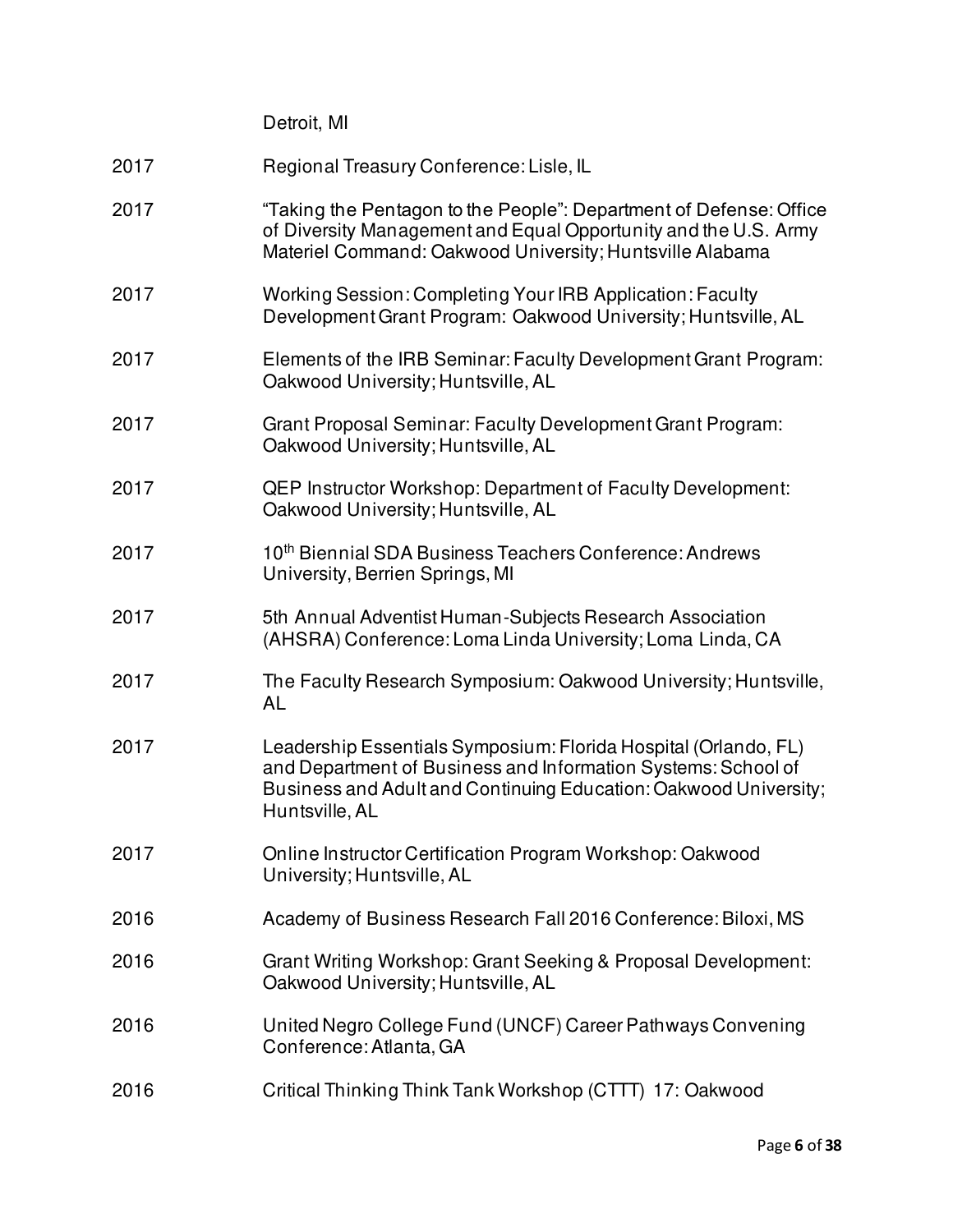|      | University; Huntsville, AL                                                                                                                                                                                             |
|------|------------------------------------------------------------------------------------------------------------------------------------------------------------------------------------------------------------------------|
| 2016 | Fourth Annual Adventist Human-Subjects Research Association<br>(AHSRA) Conference: Oakwood University; Huntsville, AL                                                                                                  |
| 2016 | The Faculty Research Symposium: Oakwood University; Huntsville,<br>AL                                                                                                                                                  |
| 2016 | Leadership Essentials Symposium: Florida Hospital (Orlando, FL)<br>and Department of Business and Information Systems: School of<br>Business and Adult and Continuing Education: Oakwood University;<br>Huntsville, AL |
| 2016 | GSU-CIBER Case Challenge Competition: Georgia<br>State University; Atlanta, GA                                                                                                                                         |
| 2015 | Southern Union Conference: Fall Stewardship Council: Destin, FL                                                                                                                                                        |
| 2015 | NASBITE CGBP Workshop: Michigan State University: Hosted by<br>School of Business: Oakwood University; Huntsville, AL                                                                                                  |
| 2015 | 31st International Business Research Conference: Ryerson<br>University; Toronto, Canada.                                                                                                                               |
| 2015 | FDIB (Faculty Development in International Business) - Globalization<br>Conference Workshops: Center for International Business &<br>Research (CIBER): Georgia State University; Atlanta, GA                           |
| 2015 | The Faculty Research Symposium: Oakwood University; Huntsville,<br><b>AL</b>                                                                                                                                           |
| 2015 | Leadership Essentials Symposium: Florida Hospital (Orlando, FL)<br>and Department of Business and Information Systems: School of<br>Business and Adult and Continuing Education: Oakwood University;<br>Huntsville, AL |
| 2015 | GSU-CIBER Case Challenge Competition: Georgia State University;<br>Atlanta, GA                                                                                                                                         |
| 2014 | International Educators Group/International Academy of Business<br>2014 Annual Conference; Washington, DC                                                                                                              |
| 2014 | Columbia Union Conference: Fall Treasury Council; Columbia, MD                                                                                                                                                         |
| 2014 | Mustang International Academic Conference; Nashville, TN                                                                                                                                                               |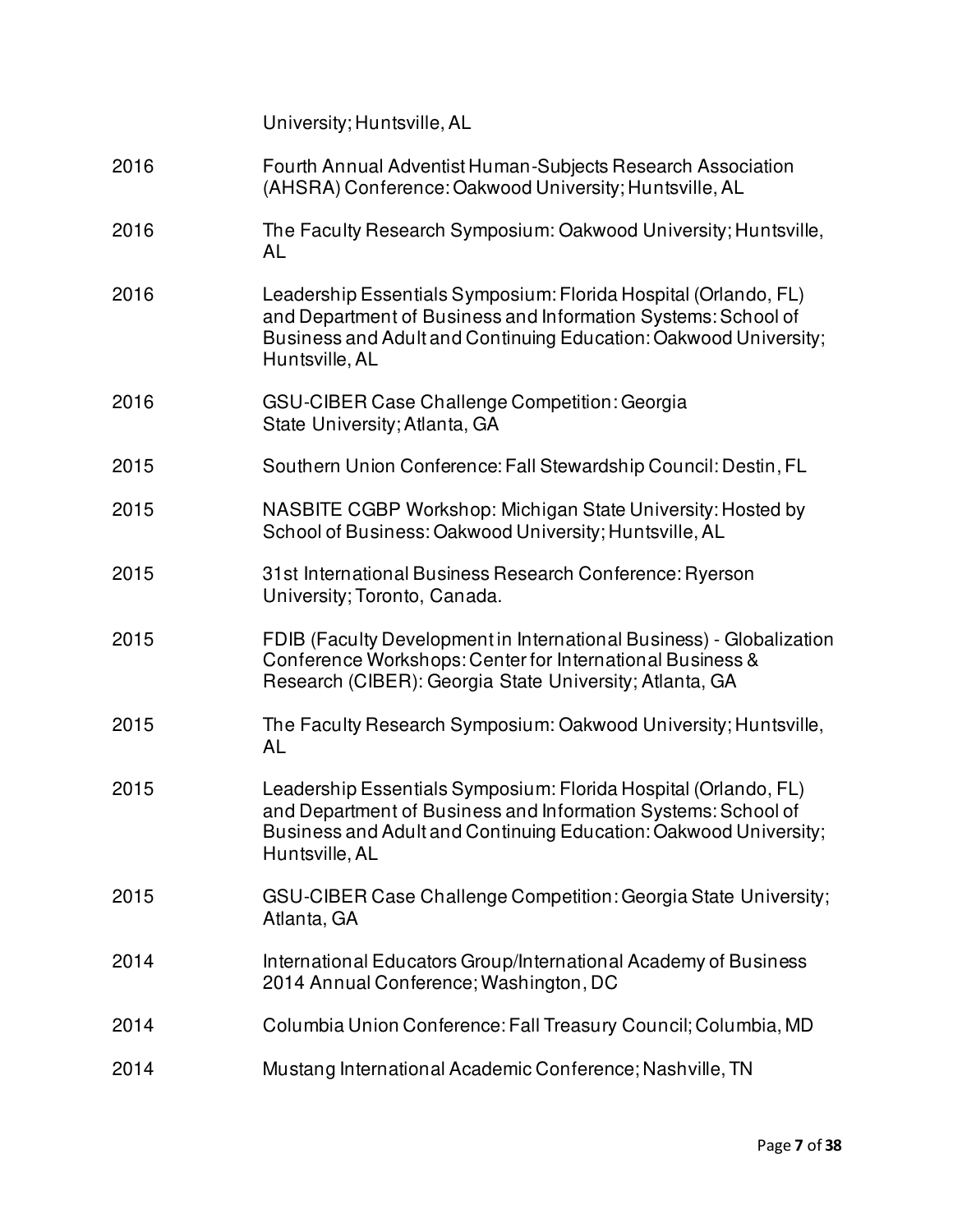| 2014 | <b>EVERFI: HBCU Financial Education Program Seminar: Alabama</b><br>State University; Montgomery, AL                                                                                         |
|------|----------------------------------------------------------------------------------------------------------------------------------------------------------------------------------------------|
| 2014 | FDIB (Faculty Development in International Business) - Globalization<br>Conference Seminars: Center for International Business & Research<br>(CIBER): The University of Memphis; Memphis, TN |
| 2014 | The Faculty Research Symposium: Oakwood University; Huntsville,<br>AL                                                                                                                        |
| 2014 | The Society of Business, Industry, and Economics (SOBIE) 16th<br>Annual Conference; Destin, FL                                                                                               |
| 2014 | Six Current Trends & Issues Conference: College of Business and<br>Hospitality Management: Northern Caribbean University, Mandeville,<br>Manchester; Jamaica                                 |
| 2014 | Mustang International Academic Conference; Las Vegas, NV                                                                                                                                     |
| 2013 | Mustang International Academic Conference; Dallas, TX                                                                                                                                        |
| 2013 | Academy of Management Annual Conference; Buena Vista<br>(Orlando), FL                                                                                                                        |
| 2013 | The Faculty Research Symposium: Oakwood University; Huntsville,<br>AL                                                                                                                        |
| 2013 | Fifth Current Trends & Issues Conference: College of Business and<br>Hospitality Management: Northern Caribbean University, Mandeville,<br>Manchester; Jamaica                               |
| 2013 | Academy of Management Africa Conference; Gordon Institute of<br>Business Science, University of Pretoria; Johannesburg, South<br>Africa                                                      |
| 2012 | Academy of Management Annual Conference; Boston, MA                                                                                                                                          |
| 2012 | 8th SDA Business School Teachers Conference, Andrew University;<br>Berrien Springs, MI                                                                                                       |
| 2011 | SACS-COC Conference Session; Orlando, FL                                                                                                                                                     |
| 2011 | SACS Commission on Colleges Meeting Summer Institute; Fort<br>Worth, TX                                                                                                                      |
| 2010 | Academy of Management Annual Conference; San Antonio, TX                                                                                                                                     |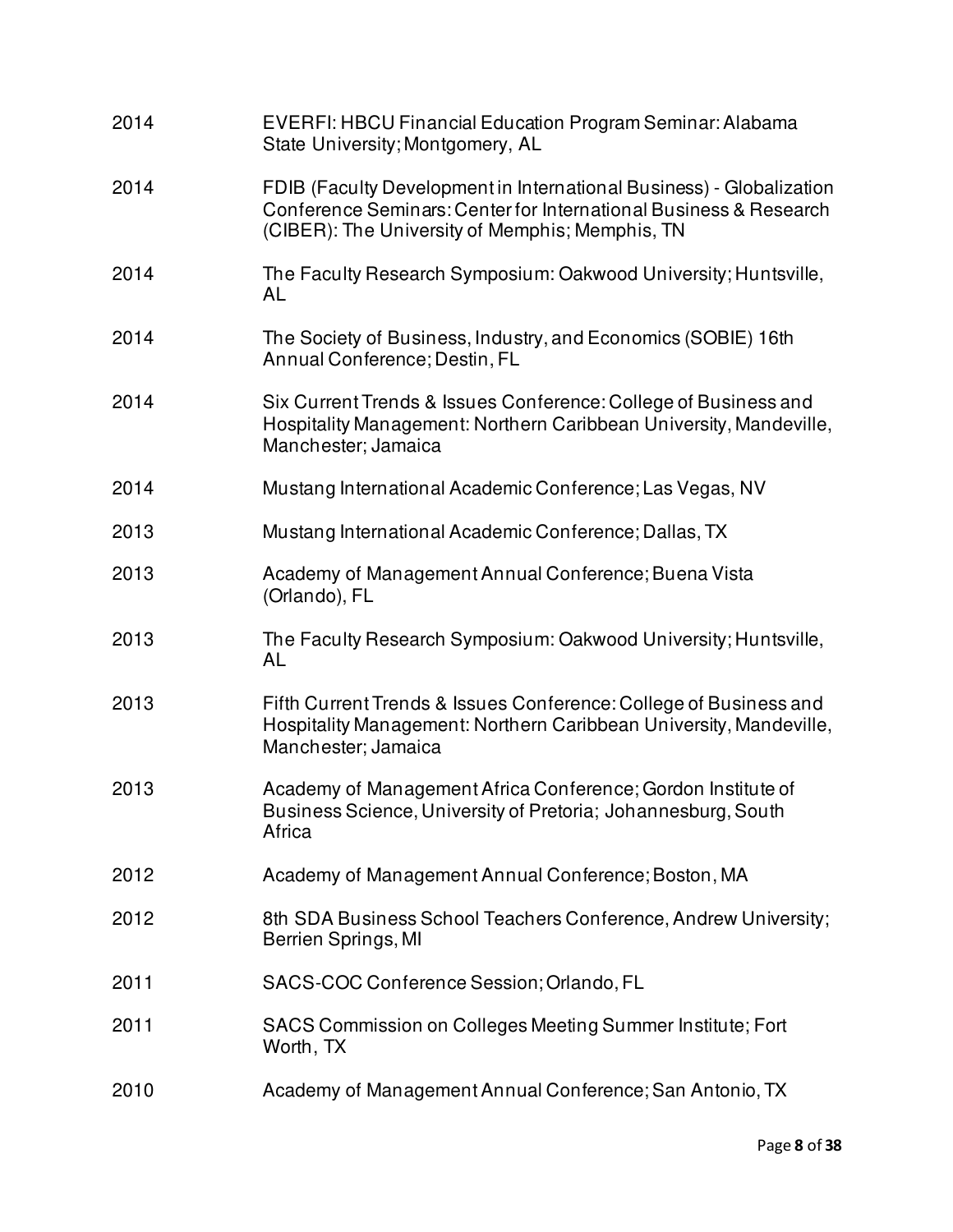| 2010 | 30th International Conference on Critical Thinking; Berkeley, CA                                                                       |
|------|----------------------------------------------------------------------------------------------------------------------------------------|
| 2010 | SACS Commission on Colleges Meeting Summer Institute; Tampa,<br>FL                                                                     |
| 2010 | SACS-COC Orientation Session; Atlanta, GA                                                                                              |
| 2010 | Annual SACS-COC Meeting; Louisville, KY                                                                                                |
| 2009 | Academy of Management Annual Conference; Chicago, IL                                                                                   |
| 2009 | Southeastern Regional Cooperative Education Conference;<br>Huntsville, AL                                                              |
| 2009 | Benchmark for Economic Success: Chamber of Commerce of<br>Huntsville/Madison County; 73rd Annual Membership Meeting;<br>Huntsville, AL |
| 2009 | Technology, Education, and Business Symposium (TEBS), Jacobs<br>Conference Center; Huntsville, AL                                      |
| 2008 | 6th SDA Business School Teachers Conference, Andrews University;<br>Berrien Springs, MI                                                |
| 2008 | Strategic Planning, Dallas, TX, American Management Association;<br>New York, NY                                                       |
| 2007 | CFO Workshop, Manhattan, NY, American Management<br><b>Association; New York, NY</b>                                                   |
| 2006 | Trust Services Convention, Portland, OR, North American<br>Division of Seventh-day Adventists                                          |
| 2006 | North American Division (NAD) Regional Treasury Continuing<br>Education Conference, Manhattan, NY                                      |
| 2004 | Trust Services Convention, Williamsburg, VA, North American<br>Division of Seventh-day Adventists                                      |
| 2003 | The Executive Accountant Seminar, Dallas, TX, Dallas CPA Society<br>and Southern Methodist University's Cox School of Business         |
| 2003 | American Educational Research Association Convention, Chicago, IL                                                                      |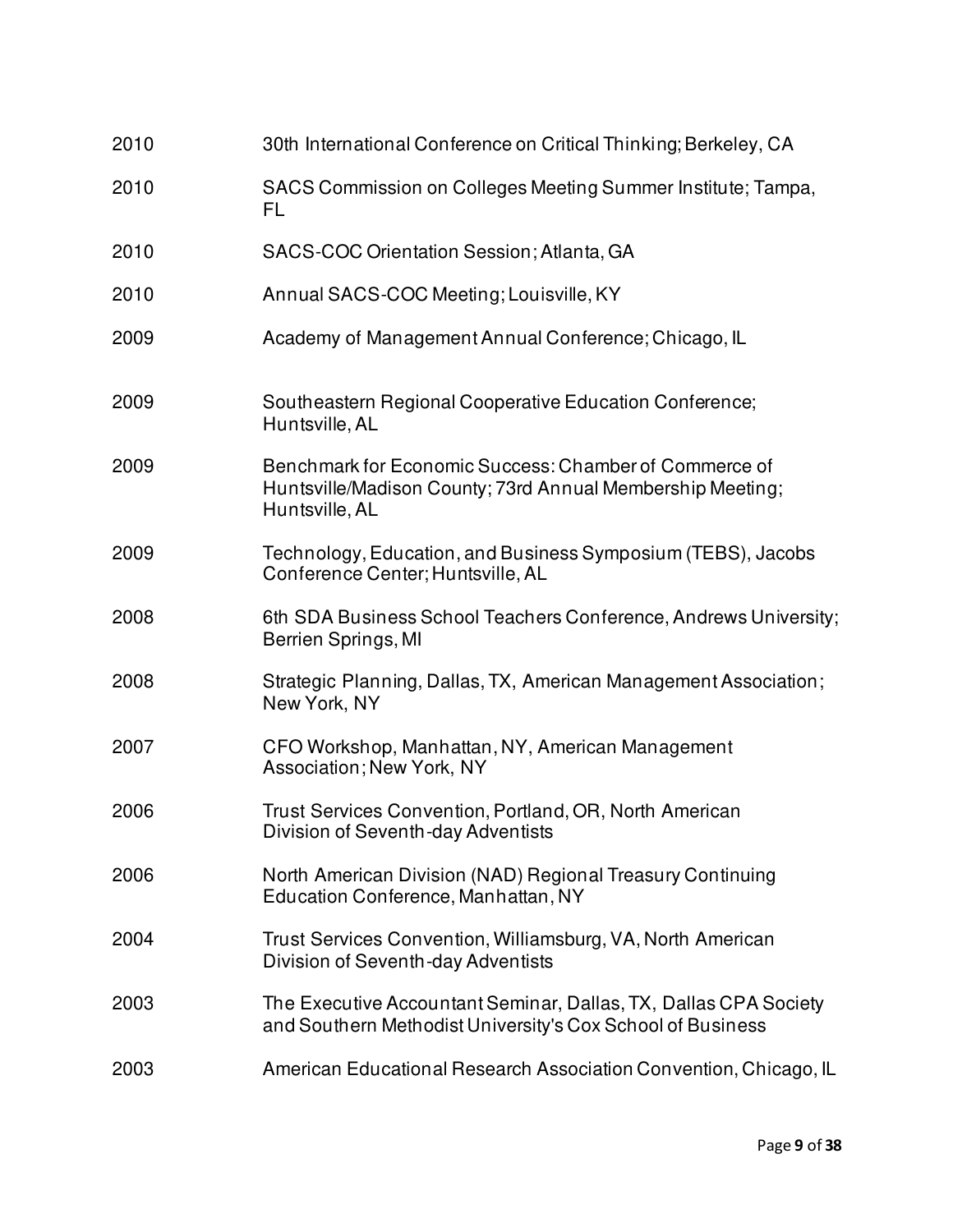| 2002 | Beyond the Bottom Line, Professional Growth Seminar for Church<br>Business Leaders, Loma Linda University; Loma Linda, CA       |
|------|---------------------------------------------------------------------------------------------------------------------------------|
| 2002 | American Educational Research Association Convention, New<br>Orleans, LA                                                        |
| 2002 | North American Division (NAD) Youth Ministries Convention,<br>Strategic Planning Seminar Presentation, Atlanta, GA.             |
| 2001 | Risk Management Conference, Scottsdale, AR, Adventist Risk<br>Management, Inc.                                                  |
| 2001 | United Trust Services Seminar, Hot Springs, AR, the Southwestern<br>Union and Mid-American Union Conferences                    |
| 2000 | The Effective Facilitator: Maximizing Involvement and Results,<br>Scottsdale, AZ, American Management Association; New York, NY |
| 2000 | 24th Conference on Gift Annuities, St. Louis, MO, American Council<br>on Gift Annuities                                         |
| 1999 | How to Make Presentations with Confidence and Power, Fred Pryor<br>Seminars; Dallas, TX                                         |
| 1999 | North American Division (NAD) Regional Treasury Continuing<br>Education Conference, San Antonio, TX                             |
| 1999 | United Trust Services Seminar, Colorado Springs, CO, The<br>Southwestern Union and Mid-American Union Conferences               |
| 1998 | Risk Management Conference, Austin, TX, Adventist Risk<br>Management, Inc.                                                      |
| 1998 | Trust Services Convention, San Diego, CA, North American Division<br>and General Conference of Seventh-day Adventists           |
| 1997 | North American Division (NAD) Regional Treasury Continuing<br>Education Conference, Orlando, FL                                 |
| 1997 | Risk Management Conference, Cincinnati, OH, Adventist Risk<br>Management, Inc.                                                  |
| 1997 | Fundamentals of Human Resource Management, Hyannis Port, MA,<br>American Management Association; New York, NY                   |
| 1996 | Improving Your Managerial Effectiveness, San Diego, CA, American                                                                |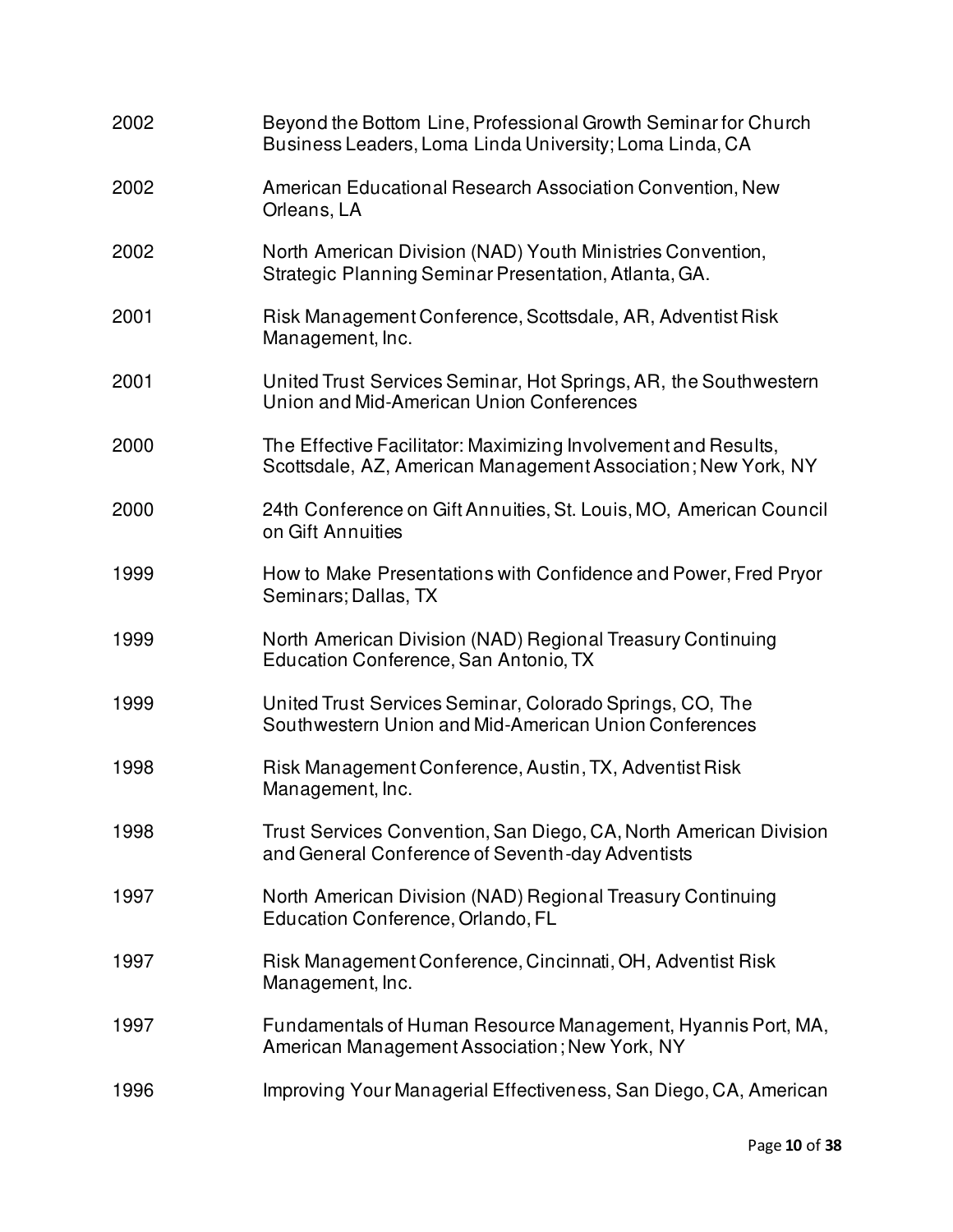|      | Management Association; New York, NY                                                                                     |
|------|--------------------------------------------------------------------------------------------------------------------------|
| 1996 | Trust Services Convention, Edmonton, Canada, North American<br>Division and General Conference of Seventh-day Adventists |
| 1995 | The Controller's Job in Today's Environment, Williamsburg, VA,<br>American Management Association; New York, NY          |
| 1995 | Successful Managerial Skills for Black Managers, Detroit, MI,<br>American Management Association; New York, NY           |
| 1995 | CMC's Course on Financial Analysis, Toronto, Canada, American<br>Management Association; New York, NY                    |
| 1995 | Church School Treasurer, Dallas, TX, Climbing Heights Business<br>Service; Houston, TX                                   |
| 1995 | United Trust Services Seminar, Branson, MO, North American<br><b>Division</b>                                            |
| 1994 | Success Essentials, American Management Association; New York,<br><b>NY</b>                                              |
| 1994 | Supervisory Essentials, American Management Association;<br>New York, NY                                                 |
| 1994 | Communication Essentials, American Management Association; New<br>York, NY                                               |
| 1993 | Auditing For Local Churches and Schools Seminar, Columbia, MD,<br>North American Division of Seventh-day Adventists      |
| 1993 | The Legal Aspects of Payroll Management, Dallas, TX, Keye<br><b>Productivity Center</b>                                  |
| 1993 | Today's OSHA: A Compliance Update, Dallas, TX, Keye Productivity<br>Center                                               |
| 1988 | Risk Management Conference, St. Louis, MO, Adventist Risk<br>Management, Inc                                             |
| 1987 | Church Auditor Seminar, Columbia, MD, General Conference Auditing<br>Service                                             |
| 1987 | Your Role in Risk Management, San Antonio, TX, Adventist Risk<br>Management, Inc.                                        |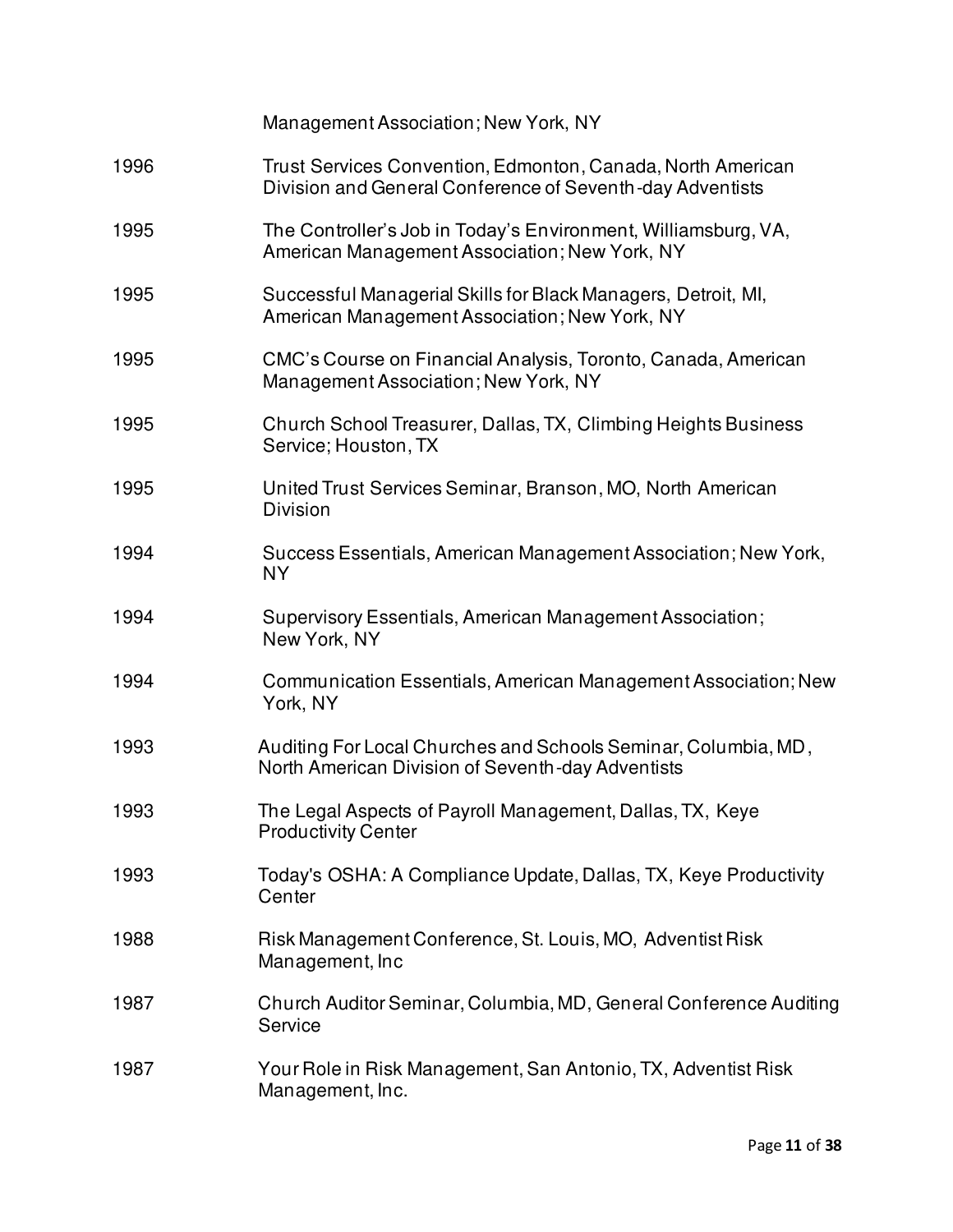| 1986 | Your Role in Risk Management, Chicago, IL, Adventist Risk |
|------|-----------------------------------------------------------|
|      | Management, Inc.                                          |

1985 Your Role in Risk Management, Montreal, Canada, Adventist Risk Management, Inc.

# **PROFESSIONAL EXPERIENCE**

|                  | 2018 – Present Chair: Department of Business and Information Systems: School of<br>Business: Oakwood University; Huntsville, AL                               |
|------------------|---------------------------------------------------------------------------------------------------------------------------------------------------------------|
| $2017 -$ Present | Tenured Professor: Management and Leadership, Department of<br>Business and Information Systems: School of Business: Oakwood<br>University; Huntsville, AL    |
| $2015 - 2017$    | Professor: Management and Leadership, Department of Business and<br>Information Systems: School of Business: Oakwood University;<br>Huntsville, AL            |
| 2014 - Present   | Online Professor: Oakwood Online University; Oakwood University;<br>Huntsville, AL                                                                            |
| $2013 - 2015$    | External Examiner, Graduate School (MBA) Program; College of<br>Business & Hospitality Management; Northern Caribbean University;<br>Mandeville, Jamaica W.I. |
| $2012 - Present$ | Senior Pastor, Deckard/Fayetteville, TN: South Central Conference                                                                                             |
| $2012 - 2014$    | Coordinator of Faculty Exchange; Oakwood University; Huntsville, AL                                                                                           |
| $2012 - 2014$    | Coordinator of Consortium of African Adventist Universities and<br>Partners (CAAUP); Oakwood University; Huntsville, AL                                       |
| 2010 - Present   | Online (Hybrid) Instructor, LEAP (Leadership Education Adult<br>Program), Oakwood University; Huntsville, AL                                                  |
| 2008 - 2015      | Associate Professor: Management and Leadership, Department of<br>Business and Information Systems: School of Business: Oakwood<br>University; Huntsville, AL  |
| $2007 -$ Present | Adjunct Professor, School of Education, Graduate Leadership<br>Program, Andrews University; Berrien Springs, MI                                               |
| $2005 - 2008$    | Chief Financial Officer (CFO)/Treasurer, Lake Region Conference;                                                                                              |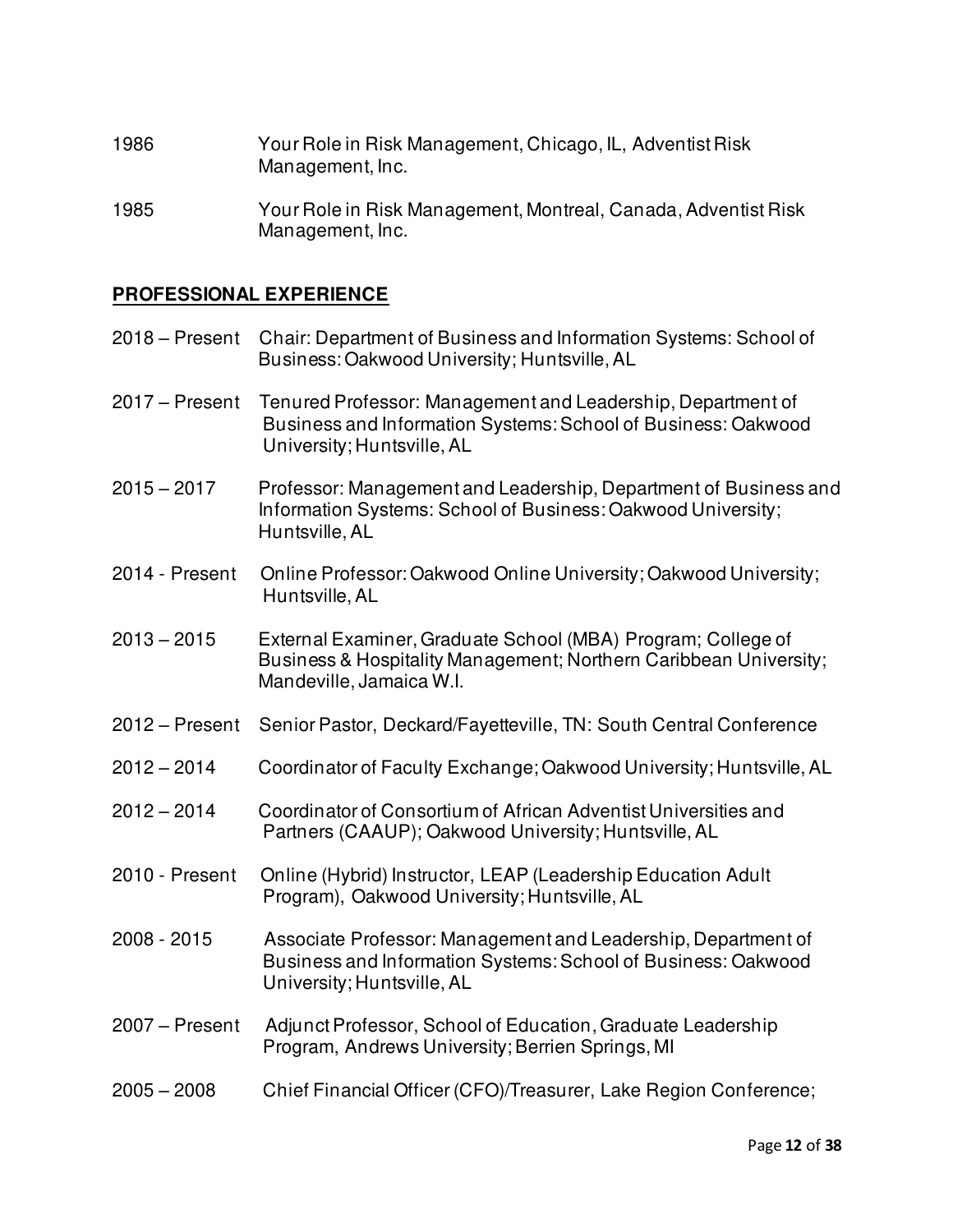Chicago, IL

| $1994 - 2005$ | Chief Financial Officer (CFO)/Treasurer, Southwest Region<br>Conference; Dallas, TX |
|---------------|-------------------------------------------------------------------------------------|
| 1994 - 2005   | Departmental Director of Trust Services, Southwest Region<br>Conference; Dallas, TX |
| $1990 - 1998$ | Adjunct Professor, Business Department, Brookhaven College;<br>Farmers Branch, TX   |
| $1989 - 1994$ | Associate Treasurer, Southwest Region Conference; Dallas, TX                        |
| $1985 - 1988$ | Internal Auditor, Southwest Region Conference; Dallas, TX                           |
| 1984 - 1985   | Senior Pastor, Hobbs/Roswell, NM: Southwest Region Conference                       |

# **TEACHING EXPERIENCE**

**Undergraduate Traditional:**<br>BA 105 **Introducti** 

- Introduction to Business
- BA 310 Principles of Management<br>BA 383 Human Resource Manager
- Human Resource Management
- BA 415 Organizational Behavior
- BA 487 Negotiations
- BA 488 Leadership and Organizational Change
- BA 492 Business Practicum Internship
- IN480 Interdisciplinary Studies Seminar
- OU101 Freshman Orientation (Business)

Undergraduate Traditional Online (OU Online University)

- BA 310 Principles of Management (Mini Mester/ 6 Weeks)
- BA 310 Principles of Management (Traditional/ 16 Weeks)

Undergraduate Hybrid-Online (OU Adult and Continuing Education {LEAP} Program):

- LD 300 Foundational Theories of Leadership
- LD 310 Communication Strategies in Leadership
- LD 320 Studies of Applied Leadership in Organizational Change
- OM 250 Business Review
- OM 301 Adult Development and Life Assessments
- OM 305 Group and Organizational Dynamics
- RP 434 Church Organization & Polity

Graduate (Andrews University):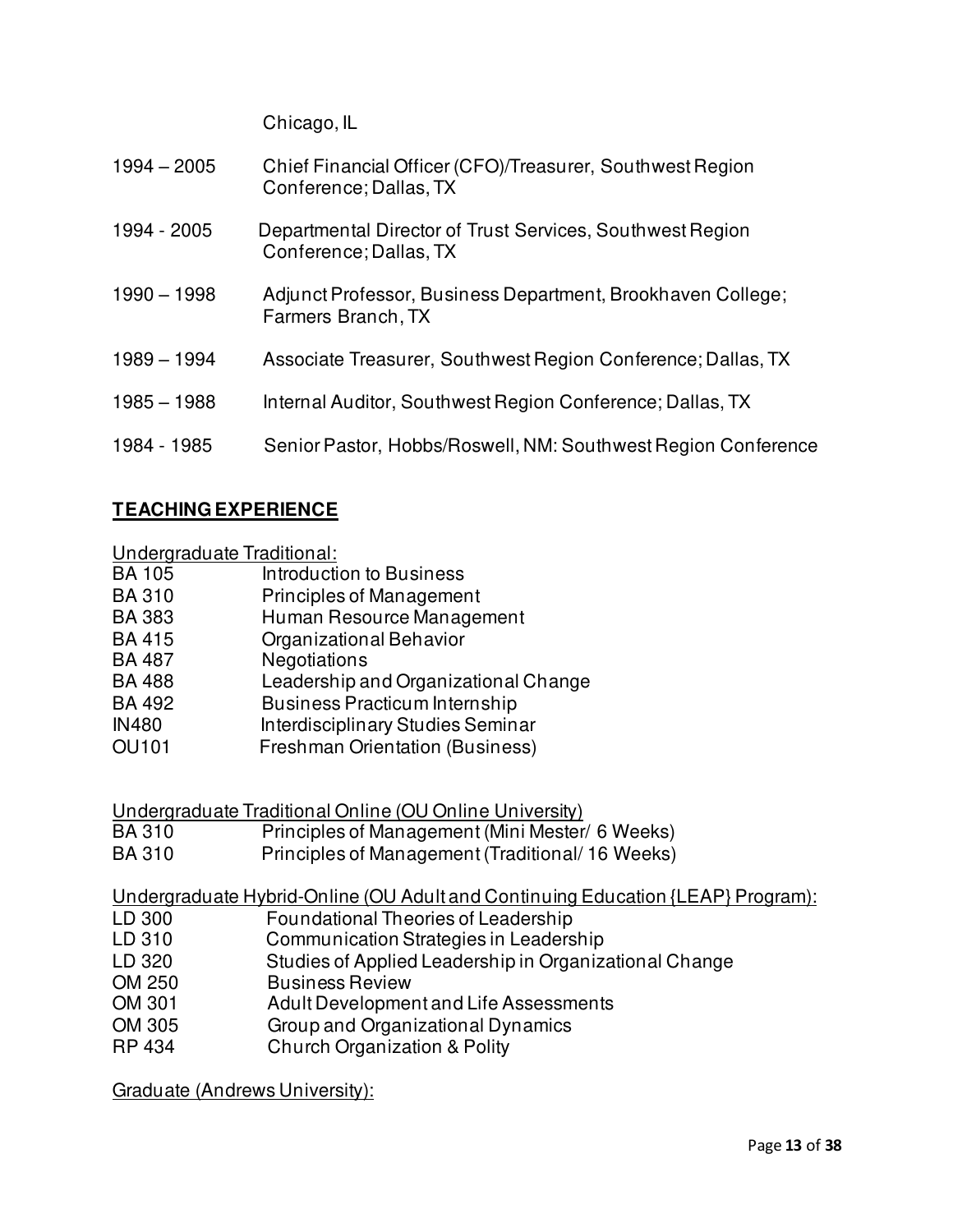| LEAD 635 | Individual Development Plan |
|----------|-----------------------------|
|----------|-----------------------------|

- LEAD 675 Portfolio Development
- LEAD 899 Doctoral Dissertation

### **VISITING PROFESSORSHIPS (Consortium of African Adventist Universities and Partnerships/CAAUP)**

2018 Adventist University of Central Africa, Kigali, Rwanda Graduate School of Business (MBA Program) Summer Session: BAUD 612 International Business Management BAUD 641 Leadership 2013 Northern Caribbean University, Mandeville, Manchester; Jamaica School of Business and Hospitality Management Undergraduate Program Module 5 Sessions: MGMT 478 Negotiation Skills Committee Advisor: MBA Program Thesis Examination and Review

# **STUDENT ADVISORY COMMITTEES**

| 2017 - 2018 | Faculty Sponsor: United Student Movement (USM); Oakwood<br>University                         |
|-------------|-----------------------------------------------------------------------------------------------|
| 2016        | Advisor: Florida Hospital Health Care Case Study Challenge<br>Competition; Oakwood University |
| 2016        | Advisor: GSU-CIBER Case Challenge Competition: Georgia State<br>University; Atlanta, GA       |
| 2015        | Advisor: GSU-CIBER Case Challenge Competition: Georgia State<br>University; Atlanta, GA       |
| 2014 - 2015 | Faculty Sponsor: United Student Movement (USM); Oakwood<br>University                         |
| 2012 - 2013 | Faculty Sponsor: United Student Movement (USM); Oakwood<br>University                         |
| 2011 - 2012 | Faculty Sponsor: United Student Movement (USM); Oakwood<br>University                         |
| 2010 - 2011 | Faculty Sponsor: United Student Movement (USM); Oakwood<br>University                         |
|             |                                                                                               |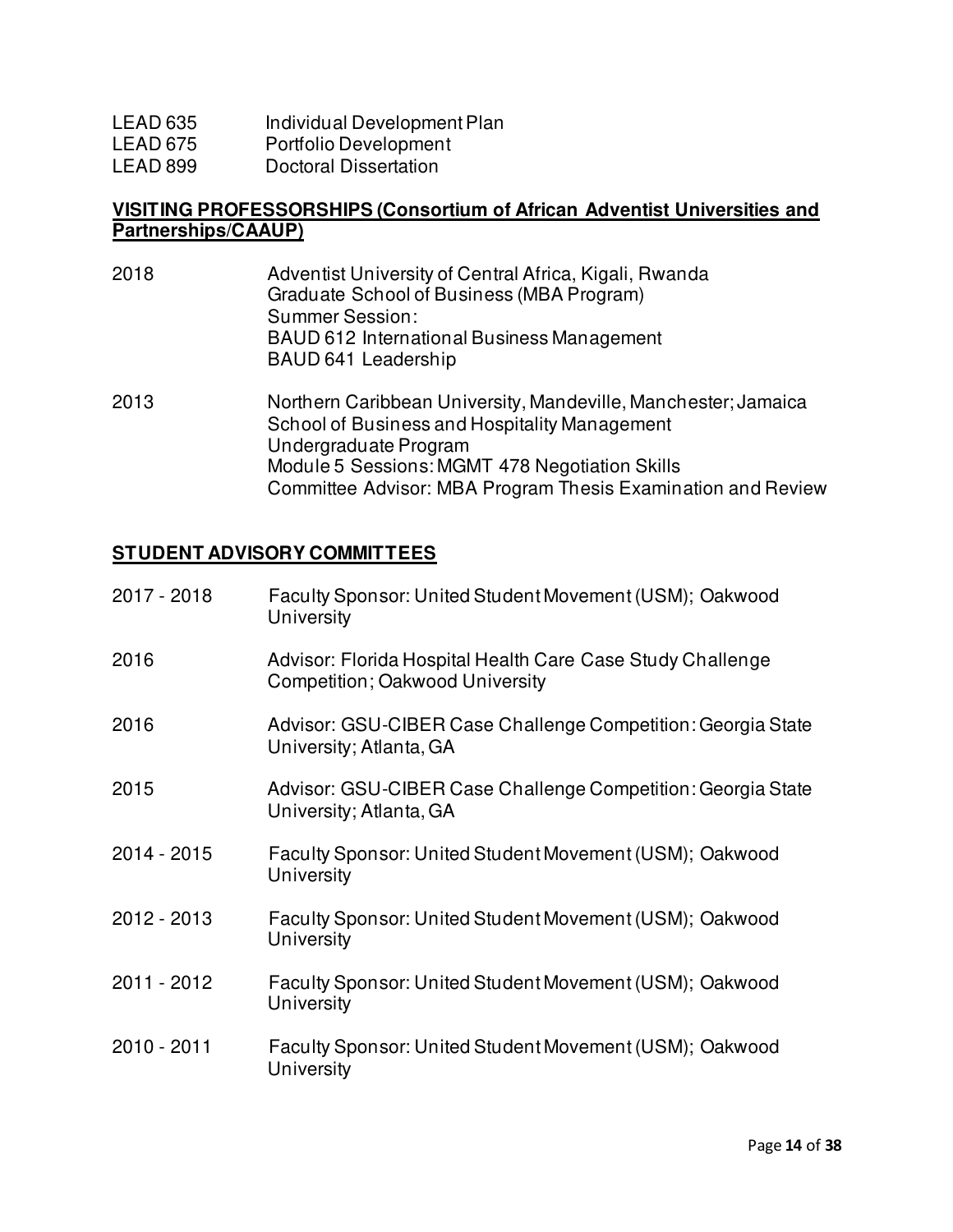- 2009 2010 Faculty Sponsor: United Student Movement (USM); Oakwood **University**
- 2008 Present Advisor: Delta Mu Delta: Business Majors Honor Society; Oakwood University
- 2008 2010 Independent Advisor: Senior Project Film Committee, School of Visual Arts and Design, Southern Adventist University

### **PROGRAM/COURSE DEVELOPMENT**

2018 MBA Program: Graduate School of Business Adventist University of Central Africa, Kigali, Rwanda

> *BAUD 612 International Business Management BAUD 641 Leadership*

2018-2019 MBA in Leadership: Graduate School School of Business and Adult and Continuing Education: Oakwood **University** 

> *Syllabus*/*Courses Development (Online Degree Program) LD 605 Leadership Innovations and Change LD 625 Leadership Creativity and Thought LD 635 Global Leadership: A Case Study Approach*

2014 Business Online Course Studies: Traditional Program School of Business and Adult and Continuing Education: Oakwood **University** 

> *Online Courses Developed: BA 310 Principles of Management, Minimester I & II courses, (Partnered with Lumen Learning) BA 310 N1 Principles of Management, Traditional Full Semester course*

2009-2011 Leadership Online Course Studies: LEAP Program School of Business and Adult and Continuing Education: Oakwood **University** 

> *Online Courses Developed: LD 300 Foundational Theories of Leadership LD 305 Ethical Principles in Leadership LD 310 Communication Strategies in Leadership LD 315 Studies of Applied Leadership in Organizational Change*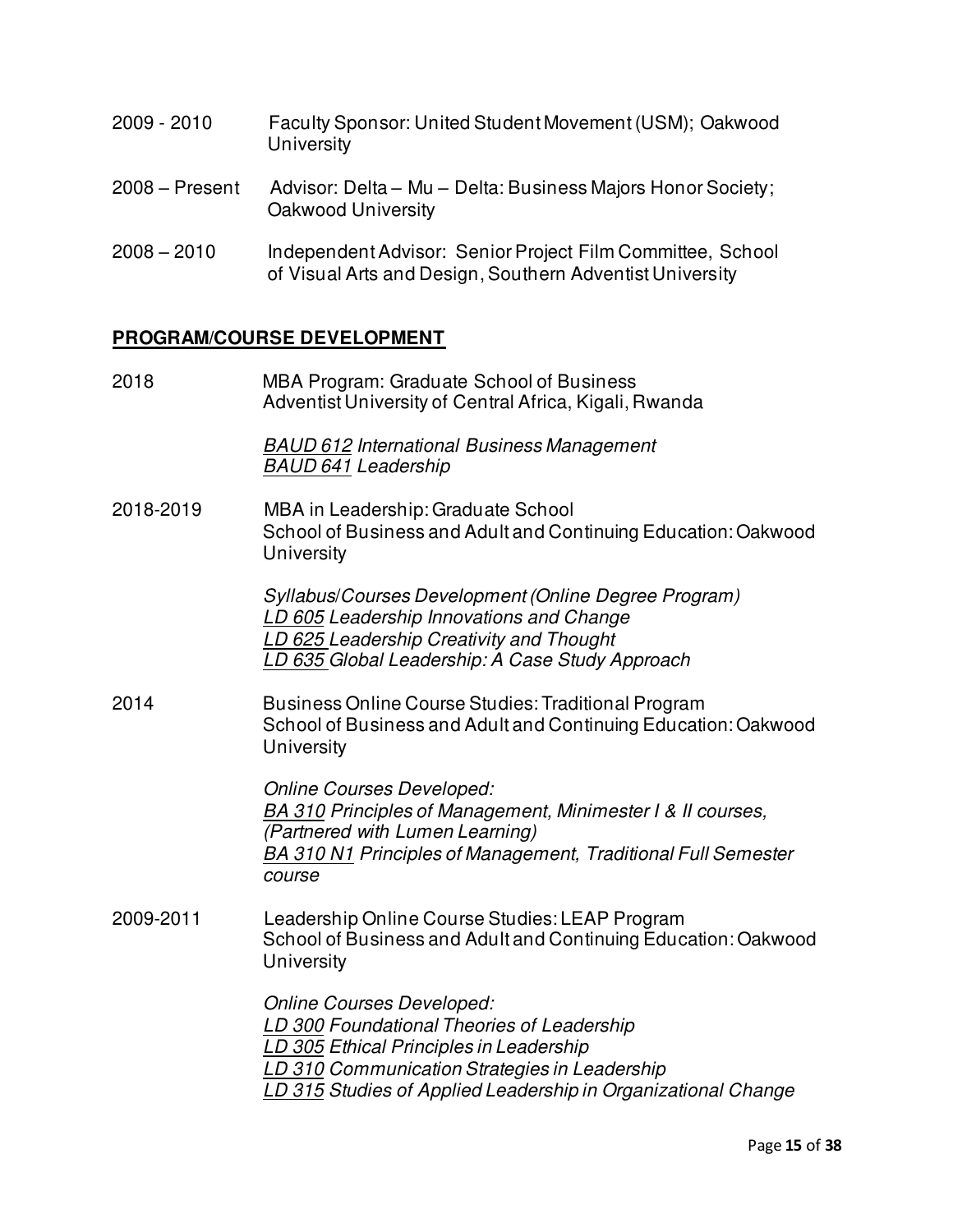### *LD 320 Global Perspectives on Contemporary Issues in Leadership*

- 2009 Business Management Advisee Mentorship Program for Student Self- Study GMAT Preparation for Graduate School (Department of Business and Information Systems: Oakwood University)
- 2008 Participant Manual: Financial Empowerment Strategies for The 21st Century: A Bible Based Approach to Personal Money Management (Seminar and Workshop Book)
- 2008 Business Internship Handbook: 2009 Revision (Department of Business and Information Systems: Oakwood University)
- 2008 Business Internship Students and Advisees Tracking Report System (Department of Business and Information Systems: Oakwood University)

# **SERVICE TO THE PROFESSION**

| 2019          | Session Chair: 7 <sup>th</sup> Annual Adventist Human-Subjects Research<br>Association (AHSRA) Conference: Andrews University; Berrien<br>Springs, MI |
|---------------|-------------------------------------------------------------------------------------------------------------------------------------------------------|
| 2019          | Moderator: Faculty Research Symposium: Oakwood University;<br>Huntsville, AL                                                                          |
| 2019          | Reviewer: 7 <sup>th</sup> Adventist Human Subjects Research (AHSRA) 2019<br>Conference; Oakwood University; Huntsville, AL                            |
| $2018 - 2019$ | Committee Member: 7 Annual Seventh Annual Adventist Human-<br>Subject Research Association (AHSRA) Conference: Oakwood<br>University: Huntsville, AL  |
| 2018          | Reviewer: Negotiation: Making Deals, Managing Conflict, and Creating<br>Value: SAGE Publications, Inc.: Thousand Oaks, CA                             |
| 2018          | Reviewer: The Influential Negotiator: SAGE Publications, Inc.:<br>Thousand Oaks, CA                                                                   |
| 2018          | Session Chair: 6 <sup>th</sup> Annual Adventist Human-Subjects Research<br>Association (AHSRA) Conference: Andrews University; Berrien<br>Springs, MI |
| 2018          | Session Chair: Accounting: Academy of Business Research Spring<br>2018 Conference: New Orleans, LA                                                    |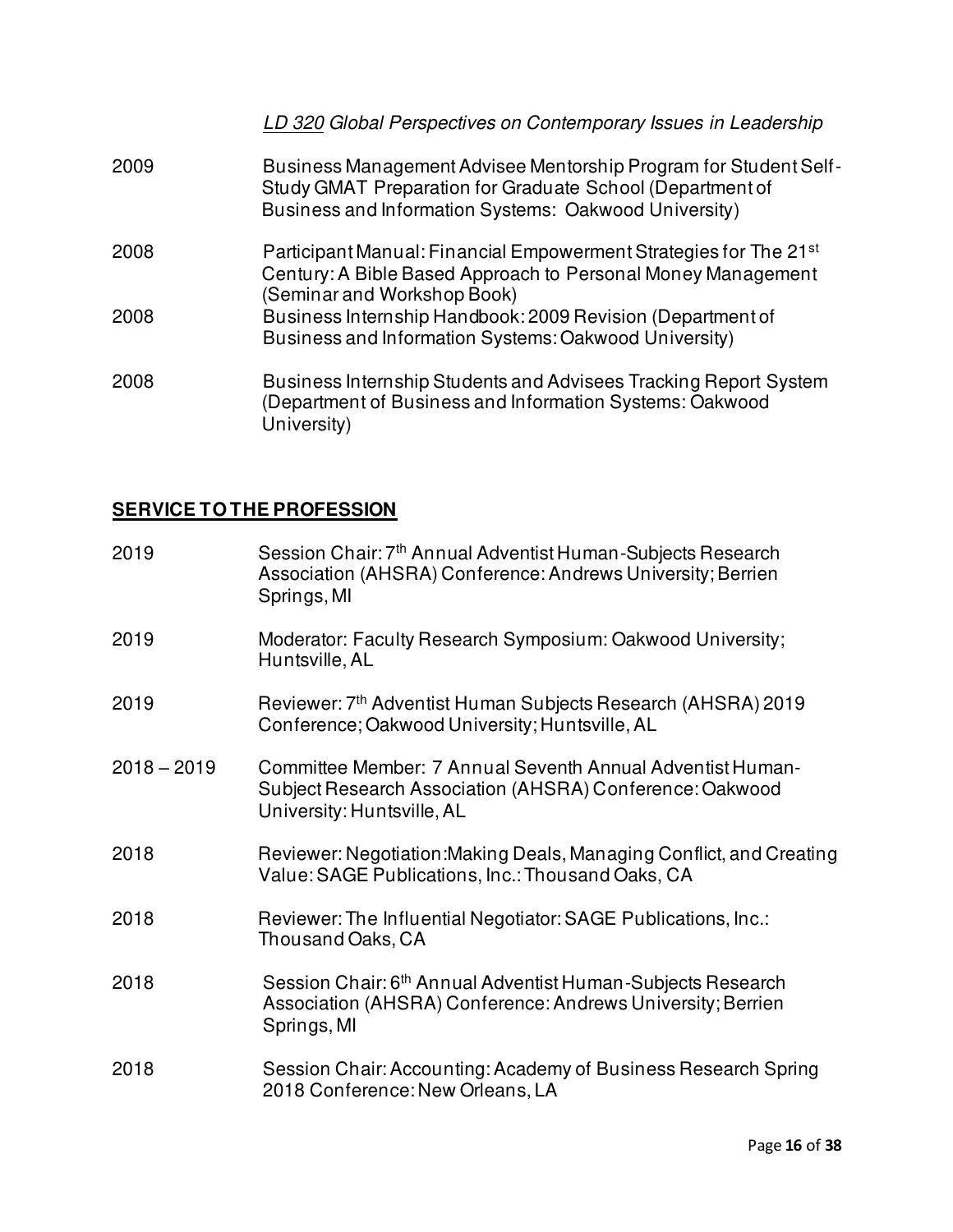| 2018           | Reviewer: 6 <sup>th</sup> Annual Adventist Human Subjects Research (2018<br>Conference; Andrews University; Berrien Springs, MI)                        |
|----------------|---------------------------------------------------------------------------------------------------------------------------------------------------------|
| $2017 - 2018$  | Committee Member: 6 <sup>th</sup> Annual Adventist Human-Subject Research<br>Association (AHSRA) Conference: Andrews University: Berrien<br>Springs, MI |
| 2017           | Session Chair: 10 <sup>th</sup> Biennial SDA Business Teachers Conference:<br>Andrews University, Berrien Springs, MI                                   |
| 2017           | Worship Speaker: 10 <sup>th</sup> Biennial SDA Business Teachers Conference:<br>Andrews University, Berrien Springs, MI                                 |
| 2017           | Session Chair: 5 <sup>th</sup> Annual Adventist Human-Subjects Research<br>Association (AHSRA) Conference: Loma Linda University; Loma<br>Linda, CA     |
| 2017           | Reviewer: Qualitative Dissertation Methodology: A Guide for Design<br>and Procedures: SAGE Publications, Inc.: Thousand Oaks, CA                        |
| 2017           | Reviewer: 5 <sup>th</sup> Annual Adventist Human Subjects Research (2017<br>Conference; Loma Linda University: Loma Linda, CA)                          |
| 2016           | Reviewer: Market Research: Leadership: Rutledge/Taylor & Francis<br>Group                                                                               |
| 2016           | Session Chair: Accounting: Academy of Business Research Fall 2016<br>Conference: Biloxi, MS                                                             |
| $2016 - 2017$  | Committee Member: 5 <sup>th</sup> Annual Adventist Human-Subject Research<br>Association (AHSRA) Conference: Loma Linda University; Loma<br>Linda, CA   |
| 2016 - Present | Reviewer: Journal of Research on Christian Education: Andrews<br>University: Routledge Taylor & Francis Group                                           |
| 2016           | Session Chair: Fourth Annual Adventist Human-Subjects Research<br>Association (AHSRA) Conference: Oakwood University; Huntsville, AL                    |
| 2015           | Reviewer: Business and Management: McGraw-Hill Education:<br>New York, NY                                                                               |
| 2015           | Session Chair: Management & Marketing: 31st International Business<br>Research Conference: Ryerson University, Toronto, Canada.                         |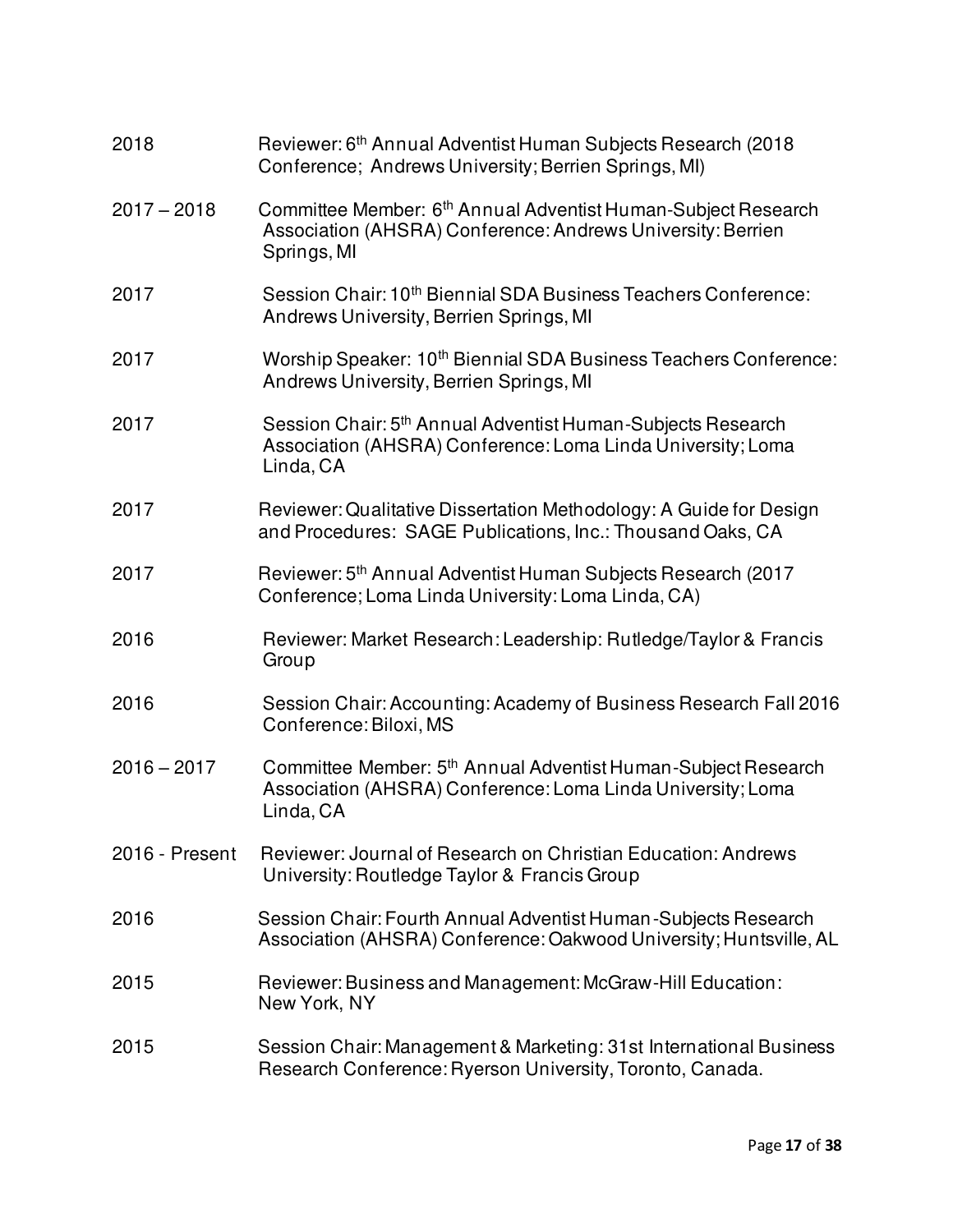| 2015           | Reviewer: Business and Management: SAGE Publications, Inc.:<br>Thousand Oaks, CA                                                                             |
|----------------|--------------------------------------------------------------------------------------------------------------------------------------------------------------|
| $2014 - 2015$  | Committee Member: Fourth Annual Adventist Human-Subject<br>Research Association (AHSRA) Conference: Oakwood University:<br>Huntsville; AL                    |
| $2014 - 2016$  | Reviewer: Journal of Business and Economics, Academic Star<br>Publishing Company; New York, NY                                                               |
| 2014           | Moderator: Mustang International Academic Conference (Nashville,<br>TN)                                                                                      |
| 2014           | External Examiner: Dissertation Defense: School of Education<br>Leadership Department: Andrews University; Berrien Springs, MI                               |
| $2014 - 2016$  | Editorial Board Member: Journal of Business and Economics,<br>Academic Star Publishing Company; New York, NY                                                 |
| 2014           | Committee Member: Dissertation Defense: School of Education<br>Leadership Department: Andrews University; Berrien Springs, MI                                |
| 2014           | Moderator: Mustang International Academic Conference (Las Vegas,<br><b>NV</b>                                                                                |
| 2013           | Committee Member, Graduate School (MBA) Program; College of<br>Business & Hospitality Management; Northern Caribbean University;<br>Mandeville, Jamaica W.I. |
| 2013 - Present | Reviewer: Journal of Applied Christian Leadership [(JACL): Andrews<br>University; Berrien Springs, MI                                                        |
| 2013           | Reviewer: Southwest Academy of Management (2014 Conference;<br>Dallas, TX)                                                                                   |
| 2013 - 2014    | Immediate Past Co-Chair: Caucuses Committee: Academy of<br>Management (2014 AOM Conference; Philadelphia, PA)                                                |
| $2012 - 2013$  | Chair: Caucuses Program Committee: Academy of Management<br>(2013 AOM Conference; Lake Buera Vista, FL)                                                      |
| 2011 -- 2012   | Chair: Caucuses Program Committee: Academy of Management<br>(2012 AOM Conference; Boston, MA)                                                                |
| $2010 - 2011$  | Vice-Chair: Caucuses Program Committee: Academy of Management<br>(2011 AOM Conference; San Antonio, TX)                                                      |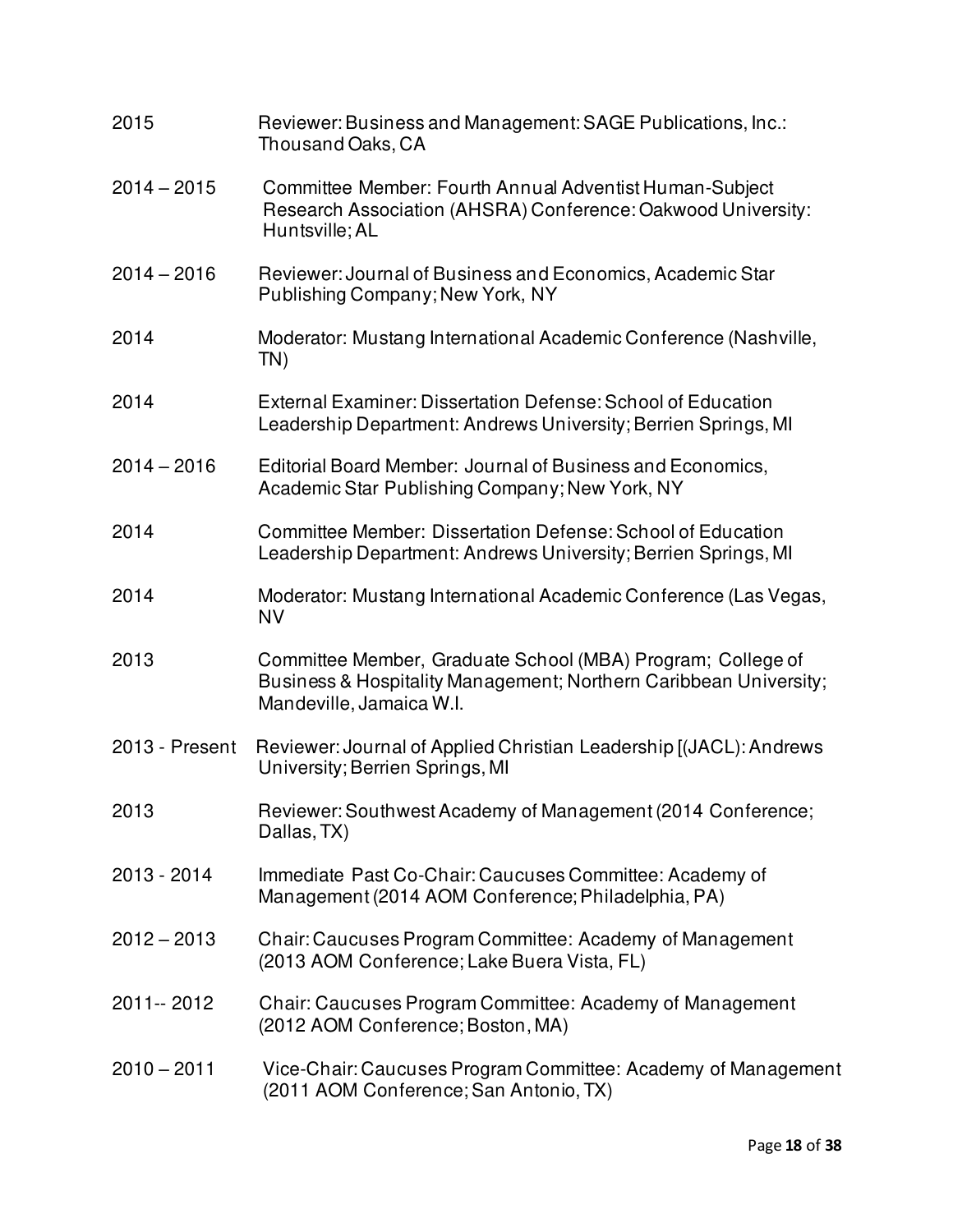| $2009 - 2010$ | Vice-Chair: Caucuses Program Committee: Academy of Management<br>(2010 AOM Conference; Montreal, Canada) |
|---------------|----------------------------------------------------------------------------------------------------------|
| $2009 - 2015$ | Reviewer: Academy of Management Learning & Education Journal                                             |
| $2009 - 2010$ | Reviewer: Journal of Adventist Christian Leaders (JACL), Andrews<br>University; Berrien Springs, MI      |
| 2009          | Reviewer: Academy of Management (2009 Conference; Chicago, IL)                                           |
| $2006 - 2009$ | Member: Executive Board of the Christian Leadership Center,<br>Andrews University, Berrien Springs, MI   |
| 2008          | Member: 2008 Round Table Planning Committee, Andrews<br>University, Berrien Springs, MI                  |
| 2007          | Member: 2007 Round Table Planning Committee, Andrews<br>University, Berrien Springs, MI                  |
| 2005 - 2008   | Chair: Finance Committee: Lake Region Conference: Chicago, IL                                            |
| 2005 - 2008   | Chair: Building Committee: Lake Region Conference: Chicago, IL                                           |
| 1994 - 2005   | Chair: Finance Committee: Southwest Region Conference: Dallas,<br>TX                                     |
| 1994 - 2005   | Chair: Building Committee: Southwest Region Conference: Dallas,<br>ТX                                    |

# *INVITED SERVICE TO THE PROFESSION (\*Unattended)*

*2014 Reviewer Team: Site Visit: Roorkee College in India: Review Masters Degree Programs in Business, Commerce, Computer Applications: International Board of Education (IBE): Department of Education; General Conference of Seventh-day Adventists; Silver Spring, Maryland USA* 

# **SERVICE TO THE UNIVERSITY AND DEPARTMENT**

- 2019 Member: Interim Curriculum Committee Member: Faculty Senate: Oakwood University
- 2019 Senator: Faculty Senate: Interim Representative Business Department Oakwood University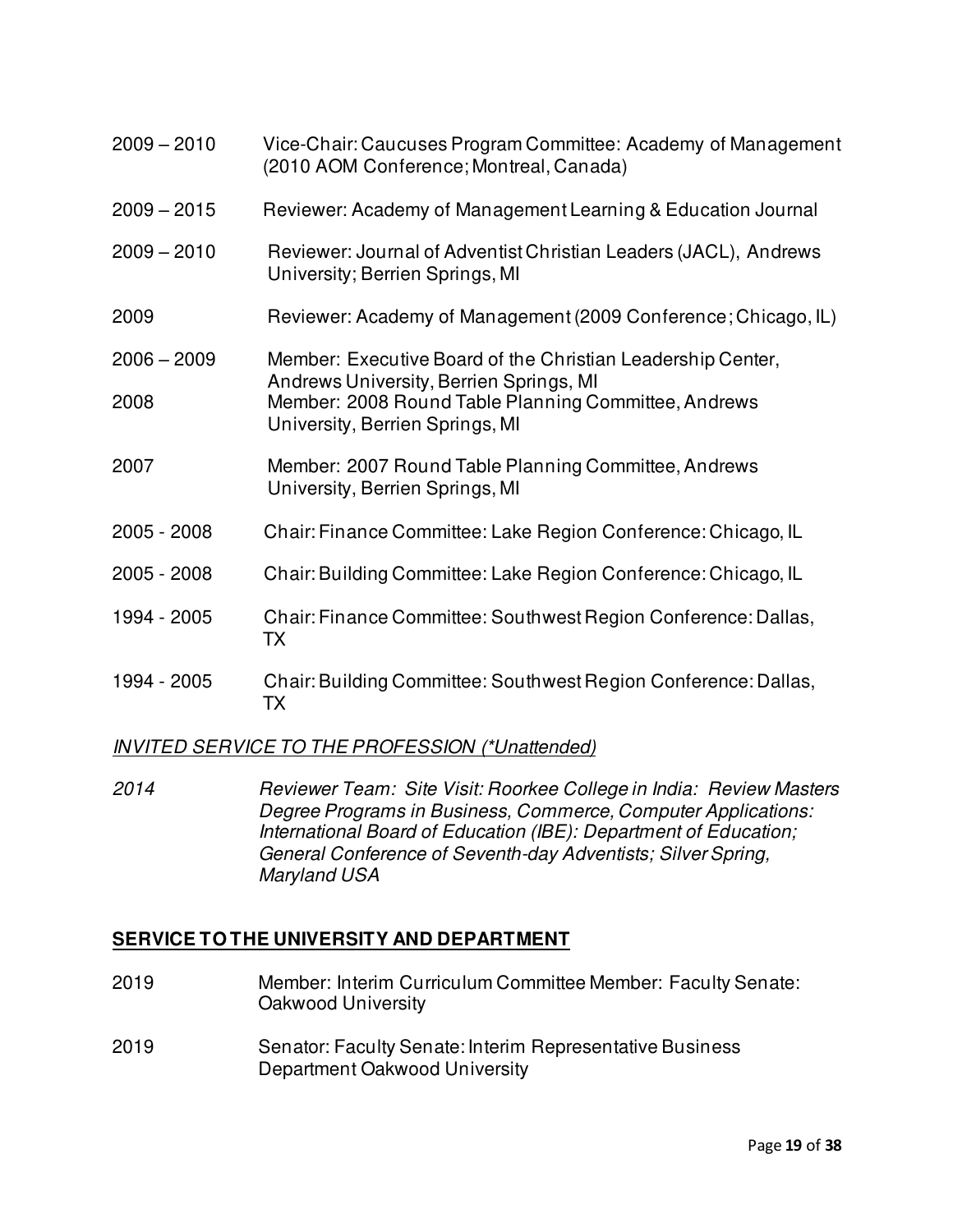|                  | 2019 – Present Co-Chair: Quality of Curriculum and Student Learning Sub-Committee:<br>Oakwood University                                           |
|------------------|----------------------------------------------------------------------------------------------------------------------------------------------------|
| 2018-2019        | Chair: Adventist Human Subjects Research Association (AHSRA)<br>Conference Planning Committee: Oakwood University                                  |
| $2018 - Present$ | Member: Graduate Council Committee: Oakwood University                                                                                             |
| 2018 - Present   | Member: Academic Policies Committee: Oakwood University                                                                                            |
| $2018 -$ Present | Member: Academic Programs Review Committee: Oakwood<br>University                                                                                  |
| 2017 - 2018      | Chair: CPI Sub-Committee OU 101 Faculty Task Force: Career<br>Pathway Steering Committee: Oakwood University                                       |
| $2017 -$ Present | Member: Leadership Development Committee: Oakwood University                                                                                       |
| $2017 -$ Present | Chair: Business Researchers Scholars Group (BRSG): School of<br>Business and Department of Business and Information Systems:<br>Oakwood University |
| $2016 -$ Present | Member: Quality Enhancement Plan Coordinating Council Committee:<br>Oakwood University                                                             |
| 2016 - Present   | Member: Career Pathways Steering Committee: Oakwood University                                                                                     |
| 2016             | Faculty Representative: Oakwood University: Career Pathways<br>Convening: Atlanta, GA                                                              |
| 2016             | Faculty Delegate: Oakwood University Constituency Session                                                                                          |
| 2016             | Chair: Adventist Human Subjects Research Association (AHSRA)<br>Conference Planning Committee: Oakwood University                                  |
| $2015 - 2016$    | Member: Delta Task Force Committee: Oakwood University                                                                                             |
| $2015 - 2018$    | Member: Graduate Council Taskforce Committee: Oakwood<br>University                                                                                |
| $2015 - 2016$    | Member: Prospective Graduate Program Review Committee:<br>Oakwood University                                                                       |
| $2015 - 2016$    | Member: Academic Master Plan Committee: Oakwood University                                                                                         |
| $2015 - 2016$    | Member: Program Review Committee: Oakwood University                                                                                               |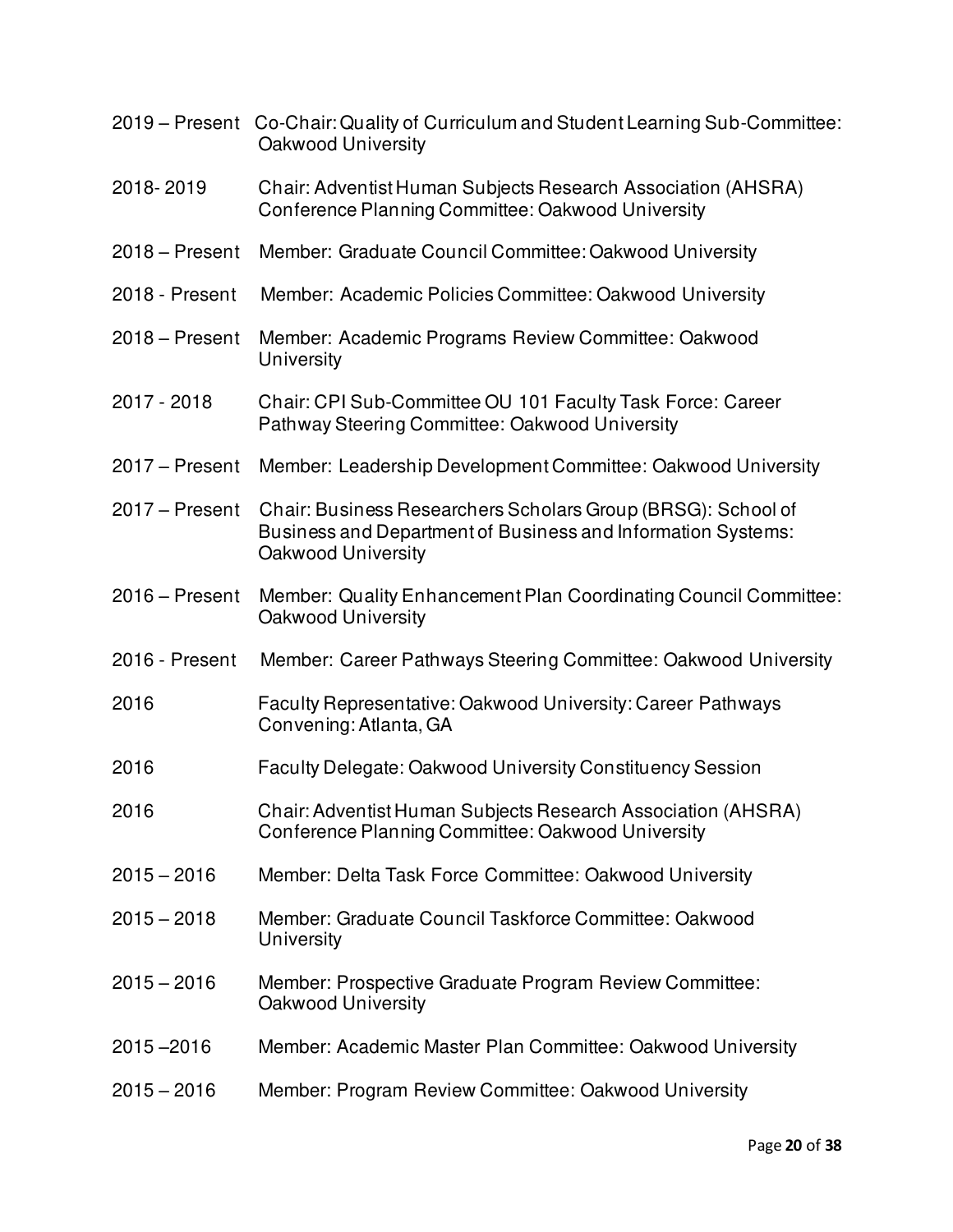- 2015 2016 Chair: Degree Programs Committee: School of Business and Adult and Continuing Education: Oakwood University
- 2015 2018 Program Coordinator: B.A. Interdisciplinary Degree: School of Business and Adult and Continuing Education: Oakwood University
- 2015 2018 Program Coordinator: B.S. General Studies Degree (Traditional): School of Business and Adult and Continuing Education: Oakwood **University**
- 2015 2018 Program IE Report Coordinator: B.S. General Studies Degree (LEAP): School of Business and Adult and Continuing Education: Oakwood **University**
- 2014 2016 Faculty Representative: Executive Board: Oakwood University; Huntsville, AL
- 2013 2016 Faculty Facilitator/Liaison: Business Reading Club: Florida Hospital Leadership Corner Initiative: School of Business and Adult and Continuing Education: Oakwood University
- 2013 2015 Chair: Management Committee: School of Business and Adult and Continuing Education: Oakwood University
- 2013 2014 Member: Oakwood University Research Society (OURS): Oakwood **University**
- 2012 2015 Member Participant: Oakwood University Leadership Academy; Oakwood University; Huntsville, AL
- 2012 2018 Member: Quality Enhancement Plan (QEP) Advisory Committee: Oakwood University
- 2012 2015 ACBSP Accreditation Committee: School of Business and Adult and Continuing Education: Oakwood University
- 2012 2018 MBA Committee: School of Business and Adult and Continuing Education: Oakwood University
- 2012 Faculty Participant: Strategic Actioning Session: Oakwood University
- 2012 Present Member: Faculty Development Committee: Oakwood University
- 2011 Faculty Delegate: Oakwood University Constituency Session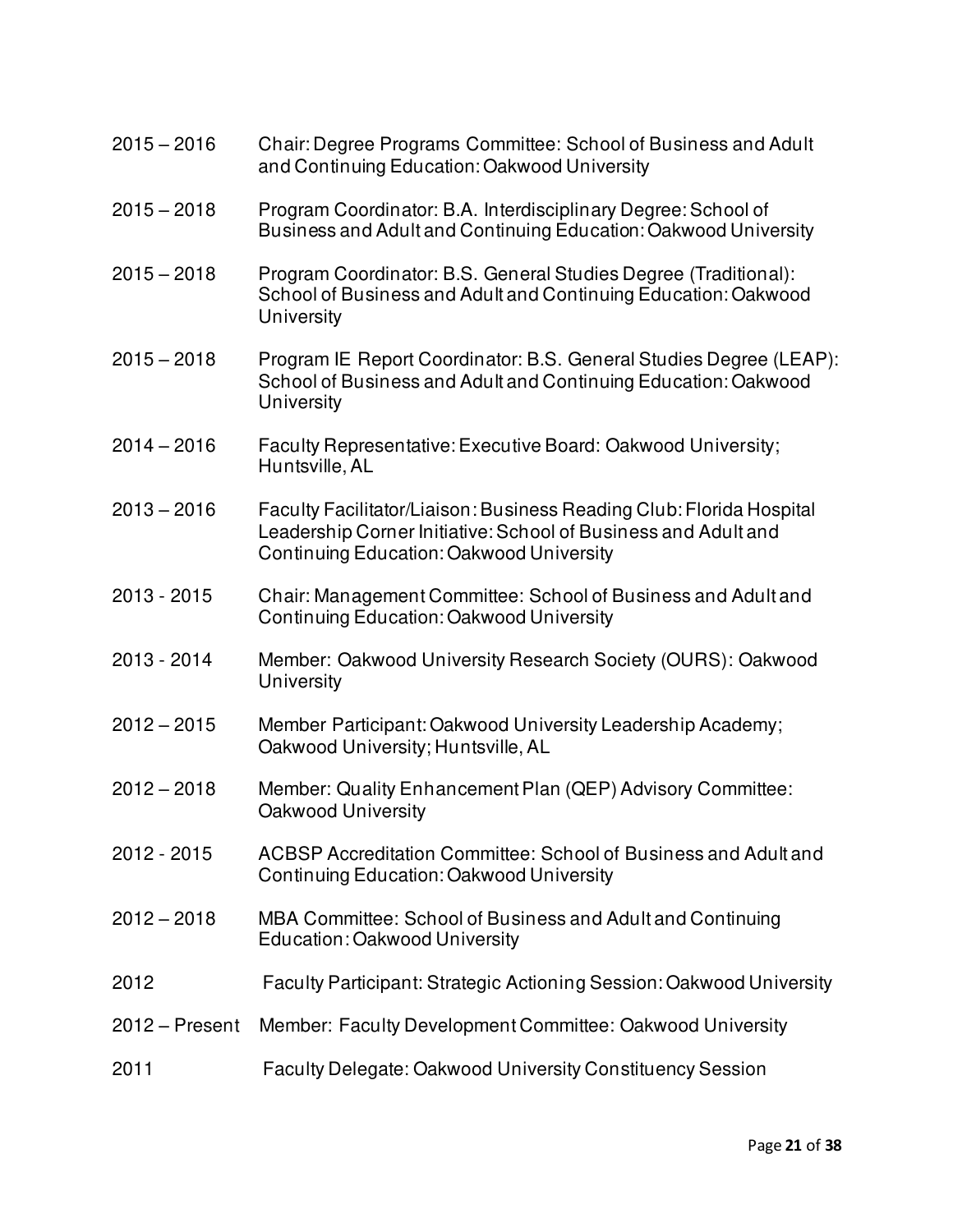| 2011          | Chair: QEP Writing Sub-Committee: Oakwood University                                                                   |
|---------------|------------------------------------------------------------------------------------------------------------------------|
| $2010 - 2012$ | Chair: Quality Enhancement Plan Development Committee (QEP):<br>Oakwood University                                     |
| $2009 - 2010$ | Member: Accreditation Compliance Review Committee (ACRC):<br>Oakwood University                                        |
| $2009 - 2012$ | Member: Mentor-Protégé Advisory Committee (MPAC): Oakwood<br>University                                                |
| $2009 - 2012$ | Member: Land Development Committee: Oakwood University                                                                 |
| 2008 - 2014   | Management Degree Program Coordinator: Department of Business<br>and Information Systems: Oakwood University           |
| $2008 - 2010$ | Member/Secretary: Business Internship Advisory Committee:<br>Department of Business and Technology, Oakwood University |

# **SERVICE TO THE COMMUNITY**

| 2019             | Service Volunteer: Meals On Wheels Program: Country/Drake Senior<br>Center: Business and Information Systems Department; Oakwood<br>University; Huntsville, AL  |
|------------------|-----------------------------------------------------------------------------------------------------------------------------------------------------------------|
| 2018             | Service Volunteer: Food Bank of North Alabama: Community Service<br>Project: Business and Information Systems Department; Oakwood<br>University; Huntsville, AL |
| $2018 -$ Present | Breathe Conference Associate: Stewardship Department: South<br>Central Conference: Nashville, TN                                                                |
| 2018             | Service Volunteer: Meals On Wheels Program: Country/Drake Senior<br>Center: Business and Information Systems Department; Oakwood<br>University; Huntsville, AL  |
| 2018             | Downtown Rescue Mission: Huntsville, AL: Oakwood University BIS<br>Department Community Service Project; Spring Semester                                        |
| 2017             | Agape Day: Community Service: Botanical Gardens: Oakwood<br>University; Huntsville, AL                                                                          |
| 2017             | Commencement Speaker: 12 <sup>th</sup> Grade and 8 <sup>th</sup> Grade Graduating<br>Classes: Peterson-Warren Academy: Inkster, MI                              |
| 2017             | Service Volunteer: Meals On Wheels Program: Country/Drake Senior                                                                                                |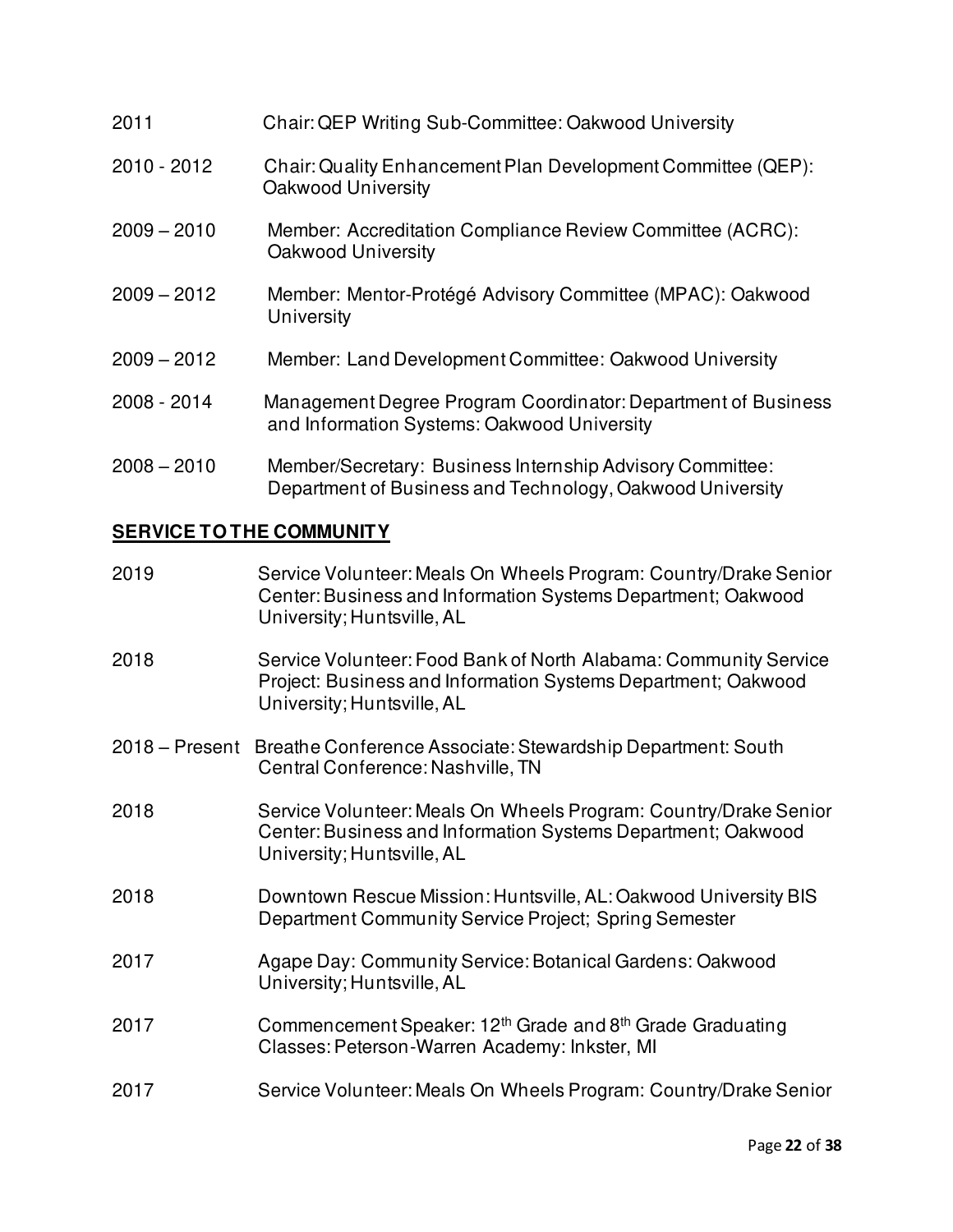|                       | Center: Business and Information Systems Department; Oakwood<br>University; Huntsville, AL                                                                                                        |
|-----------------------|---------------------------------------------------------------------------------------------------------------------------------------------------------------------------------------------------|
| 2016                  | Agape Day: Community Service: Botanical Gardens: Oakwood<br>University; Huntsville, AL                                                                                                            |
| 2016                  | Service Volunteer: Food Bank of North Alabama: Community Service<br>Project: Business and Information Systems Department; Oakwood<br>University; Huntsville, AL                                   |
| 2016                  | Agency Representative/Task Supervisor (First SDA Church,<br>Fayetteville, TN): School of Social Work; Southern Adventist<br>University; Collegedale, TN                                           |
| 2016                  | Moderator and Master of Ceremony: Operation Reach Back Think<br>Tank Awards Program and Banquet: Detroit, MI                                                                                      |
| 2015                  | Exhibitor: Operation Reach Back, Inc.: 60th Session of the Seventh-<br>day Adventist Church: San Antonio, TX                                                                                      |
| 2015                  | Downtown Rescue Mission: Huntsville, AL: Oakwood University BIS<br>Department Community Service Project; Spring Semester                                                                          |
| 2015                  | Administrative Facilitator (Church Pastor), Community Health Fair,<br>First Seventh-day Adventist Church; Decherd, TN                                                                             |
| 2014-2018             | Member: Men's Ministry Committee: South Central Conference of<br>Seventh-day Adventist; Nashville, TN                                                                                             |
| 2013                  | Administrative Facilitator (Church Pastor), Community Health Fair,<br>First Seventh-day Adventist Church; Decherd, TN                                                                             |
| $2012 - 2018$         | Member: Administrative Advisory Committee: Operation Reachback                                                                                                                                    |
| $2011 - 2016$         | Volunteer/Teacher Collaborator: Ed White Middle School; Huntsville,<br>AL                                                                                                                         |
| $2011 - 2012$         | Chair: HASDA School System Finance Committee, Huntsville, AL                                                                                                                                      |
| 2011-2012             | Co-Chair: Host Committee (Focus Class 25); Focus Leadership<br>Huntsville/Madison County                                                                                                          |
| 2011<br>$2010 - 2011$ | Church Delegate, Oakwood University SDA Church: South Central<br>Conference of SDA Constituency Session<br>Member: Host Committee (Focus Class 24); Focus Leadership<br>Huntsville/Madison County |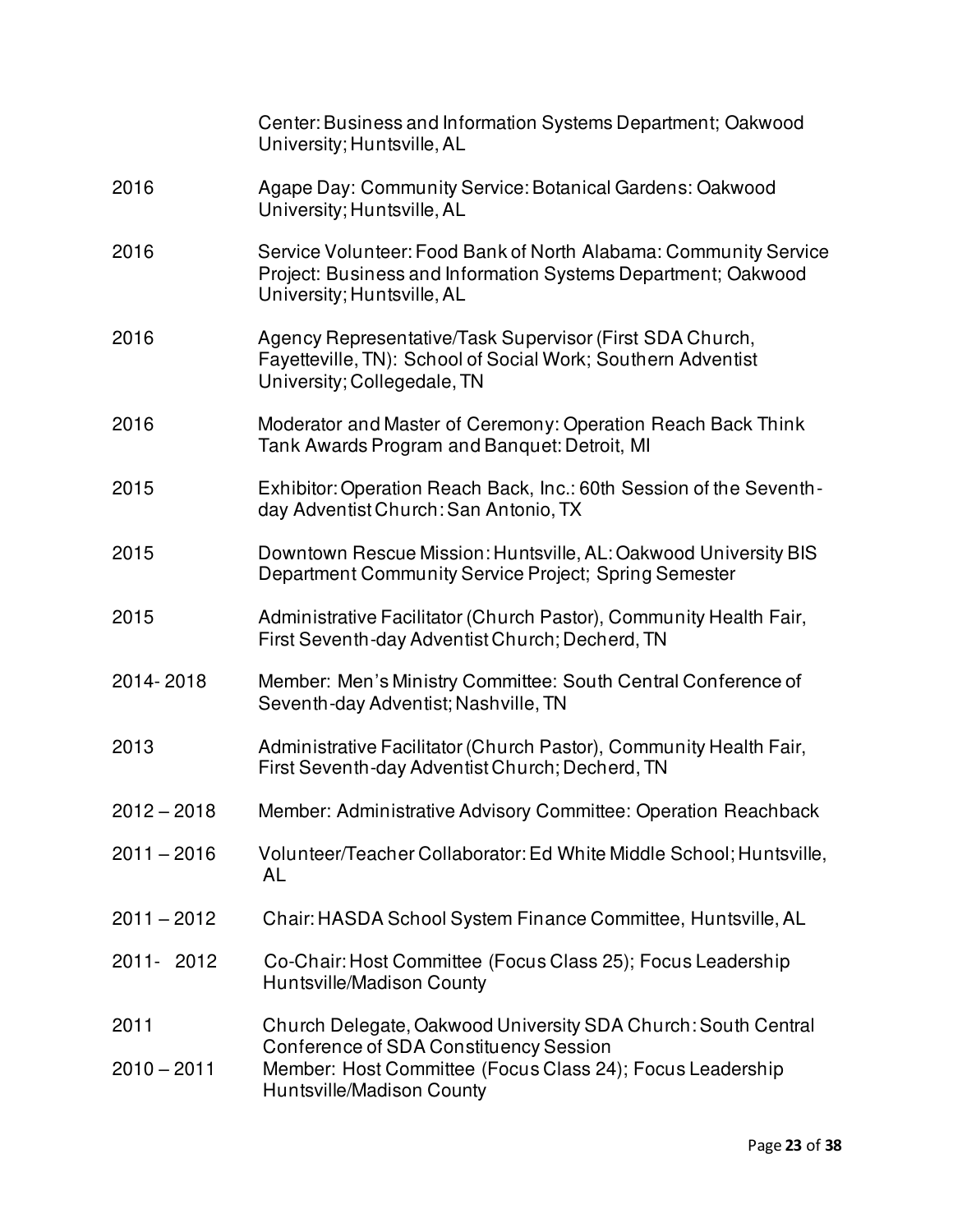| $2010 - 2011$    | Elder: Oakwood University SDA Church, Huntsville, AL                                                                 |
|------------------|----------------------------------------------------------------------------------------------------------------------|
| $2010 - 2011$    | Chair: Finance Committee; Oakwood University SDA Church,<br>Huntsville, AL                                           |
| $2010 - 2011$    | Member: HASDA School System Finance Committee, Huntsville, AL                                                        |
| 2009 - 2010      | Member: Money Management Committee, Oakwood University SDA<br>Church, Huntsville, AL                                 |
| $2008 - 2010$    | Member: HASDA School System By-Laws Committee, Huntsville, AL                                                        |
| $2008 - 2010$    | Chaplin: HASDA Home and School Committee, Huntsville, AL                                                             |
| 2008             | Guest Speaker, Hope for Humanity Men's Housing Shelter,<br>South Bend, IN                                            |
| $2008 - Present$ | MFM Seminar and Workshop Developer/Facilitator: Financial<br>Empowerment Strategies for the 21 <sup>st</sup> Century |
| $2007 - 2012$    | Member/Vice President: Executive Board of Operation Reach Back                                                       |

# **PROFESSIONAL PRESENTATIONS**

### Academic/Educational Conferences:

*Brown, T. (July, 2019). Business by the bible: The impossible possibility. Plenary I Speaker at the 11th Biennial SDA Business Teachers Conference: Andrews University: Berrien Springs, MI.* 

*Brown, T. (July, 2019). Biblical foundations in business pedagogy modeling Christcentered professorship: Perspectives on Rwanda mba students. Paper presented at the 11th Biennial SDA Business Teachers Conference: Andrews University: Berrien Springs, MI.* 

*Brown, T. (May, 2019). Biblical foundations in business pedagogy modeling Christcentered professorship: Perspectives on Rwanda mba students. Paper presented at the Faculty Development Summer Institute; Biblical Foundations in the Disciplines III: Eastern Caribbean Cruise: Cococay, Bahamas; San Juan, Puerto Rico; and Philipsburg, St. Maarten sponsored by Oakwood University, Huntsville, AL* 

*Brown, T. (May, 2019). Biblical foundations in business pedagogy modeling Christcentered professorship: Perspectives on Rwanda mba students. Paper presented at*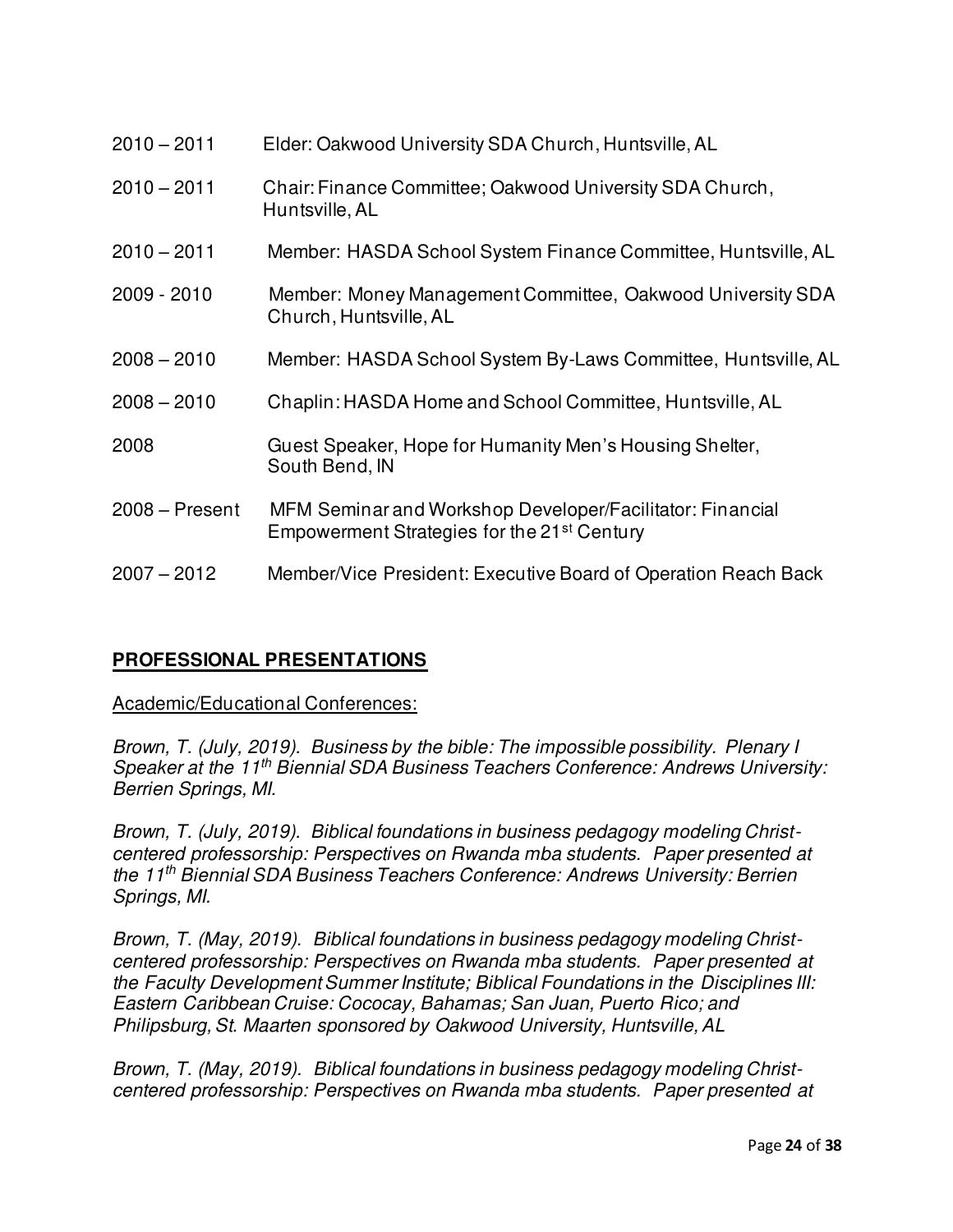*the 7th Annual Adventist Human-Subjects Research Association Conference at Oakwood University in Huntsville, AL.* 

*Brown, T. (2018, May). Validating organizational effectiveness: Exploring criteria for exemplary and outstanding local conferences in the north american division. Paper presented at the 6th Annual Adventist Human-Subjects Research Association Conference at Andrews University in Berrien Springs, MI.* 

*Brown, T. (2018, April). Validating organizational effectiveness: Exploring criteria for exemplary and outstanding local conferences in the north american division. Paper presented at 7th Annual Faculty Research Symposium: Oakwood University; Huntsville, AL* 

*Brown, T. (2018, March): Boardroom or war room: An expectational analysis of cfoexecutive board relationships in adventist local conferences: Paper presented at Academy of Business Research Spring 2018 Conference: New Orleans, LA* 

*Brown, T. and Lai Hing, J. (2018, March): Validating organizational effectiveness: Exploring criteria for exemplary and outstanding local conferences in the north american division: Paper presented at Academy of Business Research Spring 2018 Conference: New Orleans, LA* 

*Brown, T. (2018, March). Validating organizational effectiveness: Exploring criteria for exemplary and outstanding local conferences in the north american division. Presentation made at Faculty Development Grant Program/ The President's Faculty Research Luncheon. Oakwood University; Huntsville, AL* 

*Brown, T. (2018, January). Get your research into the world. Presentation made at Faculty Development Grant Program Workshop Lunch & Learn. Oakwood University; Huntsville, AL* 

*Brown, T. and Lai Hing, J. (2017, July). Qualitative review of stories told: Anecdotes of cfo-ceo relationships in sda local conferences. Paper presented at Andrews University 10th Biennial SDA Business Teachers Conference in Berrien Springs, MI.* 

*Brown, T. and Lai Hing, J. (2017, July). Validating organizational effectiveness: Exploring criteria for exemplary and outstanding local conferences in the north american division. Paper presented at Andrews University 10th Biennial SDA Business Teachers Conference in Berrien Springs, MI.* 

*Brown, T. and Lai Hing, J. (2017, July). The odd couple revisited: A quantitative analysis of perceived cfo–ceo relationships in sda north american division conferences. Paper presented at Andrews University 10th Biennial SDA Business Teachers Conference in Berrien Springs, MI.*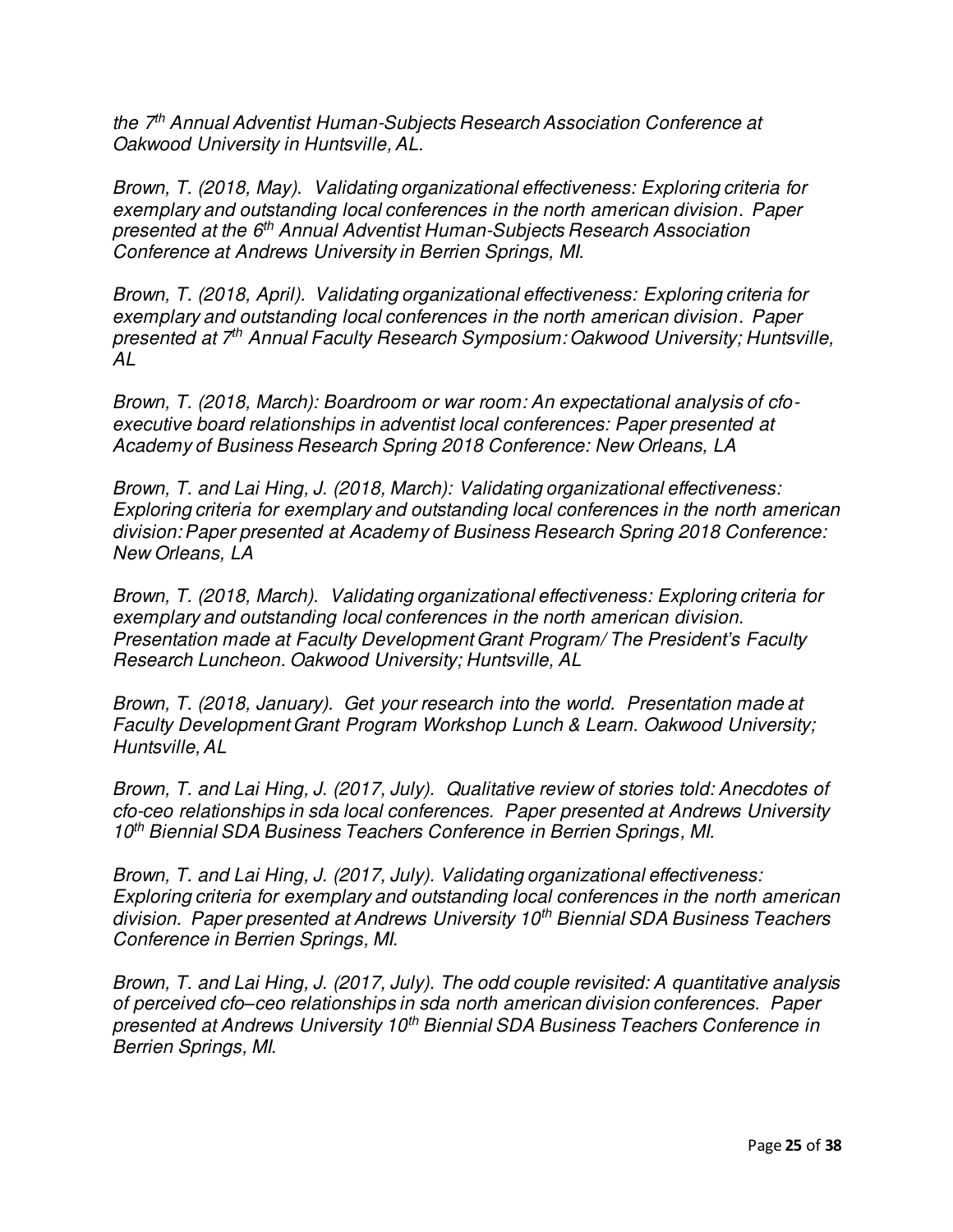*Brown, T. and Lai Hing. (2017, May). Qualitative review of stories told: Anecdotes of cfo-ceo relationships in sda local conferences. Paper presented at the 5th Annual Adventists Human-Subjects Researchers Association 2017 Annual Meeting in Loma Linda, CA.* 

*Brown, T. and Lai Hing, J. (2017, May). Validating organizational effectiveness: Exploring criteria for exemplary and outstanding local conferences in the north american division. Poster presented at Adventists Human-Subjects Researchers Association 2017 Annual Meeting in Loma Linda, CA.* 

*Brown, T. (2016, October). Composite analysis of means: Inquiry of cfo role, responsibilities and relationships in sda north american division conferences: Paper presented at Academy of Business Research Fall 2016 Conference: Biloxi, MS* 

*Brown, T. (2016, May). Composite analysis of means: Inquiry of cfo role, responsibilities and relationships in sda north american division conferences: Paper presented at Fourth Annual Adventist Human-Subjects Research Association Conference at Oakwood University in Huntsville, Alabama.* 

*Brown, T. (2015, July). Aggregate analysis of perceptual differences among sda conference leaders in the usa, canada and bermuda: Inquiry of cfo responsibilities: Paper presented at 31st International Business Research Conference in Toronto, Canada.* 

*Braithwaite, F., Brown, T., Cort, M., Gunn, R. and Roach, S. (2015, April). Attitude of university students towards unethical business choices: controlling for major, gender and religiousness. Paper presented at 2015 Faculty Research Symposium at Oakwood University in Huntsville, Alabama.* 

*Brown, T. (2014, November). Globalizing academic programs: A phenomenological experience of a hbcu professor teaching abroad. Paper presented at International Educators Group and International Academy of Business 2014 Annual Conference in Washington, DC.* 

*Braithwaite, F., Brown, T. and Cort, M. (2014, October). Is there a relationship between religious orientation and willingness to use unethical business tactics among university students? Paper presented at Mustang International Academic Conference in Nashville, Tennessee.* 

*Brown, T. (2014, October). An analytical study of sda leadership perceptions in the nad: Rankings of cfo responsibilities. Paper presented at Mustang International Academic Conference in Nashville, Tennessee.* 

*Braithwaite, F., Brown, T. and Cort, M. (2014, April). Is there a relationship between religious orientation and willingness to use unethical business tactics among university*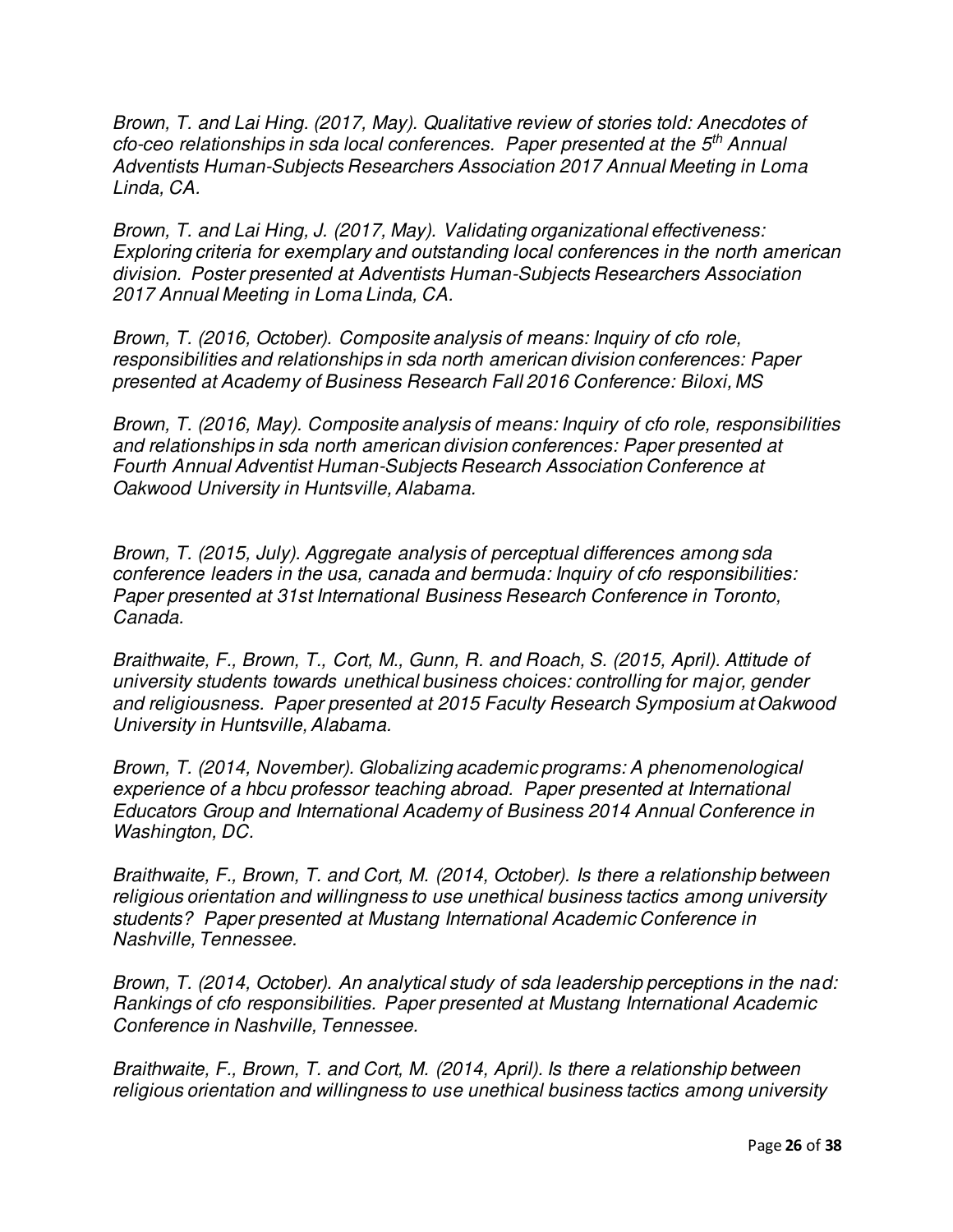*students? Paper presented at 2014 Faculty Research Symposium at Oakwood University in Huntsville, Alabama.* 

*Brown, T. (2014, April). The cfo's role in the north american division: A critical examination of perceived differences among sda local conference leadership. Paper presented at the 16th Annual Conference of the Society of Business, Industry, and Economics (SOBIE) in Destin, Florida.* 

*Brown, T. (2014, March). Exploring global perspectives of the impact of transformational leadership on the corporate business sector. Paper presented (Webinar) at Northern Caribbean University of Business and Hospitality Management Conference in Mandeville, Manchester, Jamaica.* 

*Brown, T. (2014, February). An exploratory comparative analysis of the role of chief financial officers in bermuda, canada and the united states of america. Paper presented at Mustang International Academic Conference in Las Vegas, Nevada.* 

*Brown, T. (2014, January). Financial wellness: How to overcome financial hardship and live peacefully. Paper presented in seminar on Health and Longevity Caribbean Cruise: Freeport & Nassau, Bahamas.* 

*Braithwaite, F., Brown, T. and Cort, M. (2013, October). The effect of machiavellian thinking on willingness to use ethically questionable business tactics among university students. Paper presented at Mustang International Academic Conference in Dallas, Texas.* 

*Brown, T. (2013, March). A look at global institutional perspectives and situations in building human capacity: current trends & issues. Paper presented (Webinar) at Northern Caribbean University College of Business and Hospitality Management Conference in Mandeville, Manchester; Jamaica.* 

*Brown, T. (2009, April) Internship program: Preparation for business. Business Chapel Service: Oakwood University: Huntsville, AL* 

*Brown, T. (2009, October) Bank checking account: Usage and purpose seminar: Male Mentorship Program; West Oaks Complex: Oakwood University: Huntsville, AL* 

*Brown, T. (2008, July). Using mixed methods research in exploring the expectations of treasurers as chief financial officers in local conferences: three critical aspects of the dissertation. Presented at Andrews University Leadership Round Table Conference Jousting Session in Berrien Springs, MI.* 

*Brown, T. and Goris, J. R. (2008, June). Exploring the perceptions of seventh - day adventist church officers pertaining to the role and responsibilities of the conference treasurer. Paper presented at Andrews University 6th SDA Business Teachers Conference in Berrien Springs, MI.*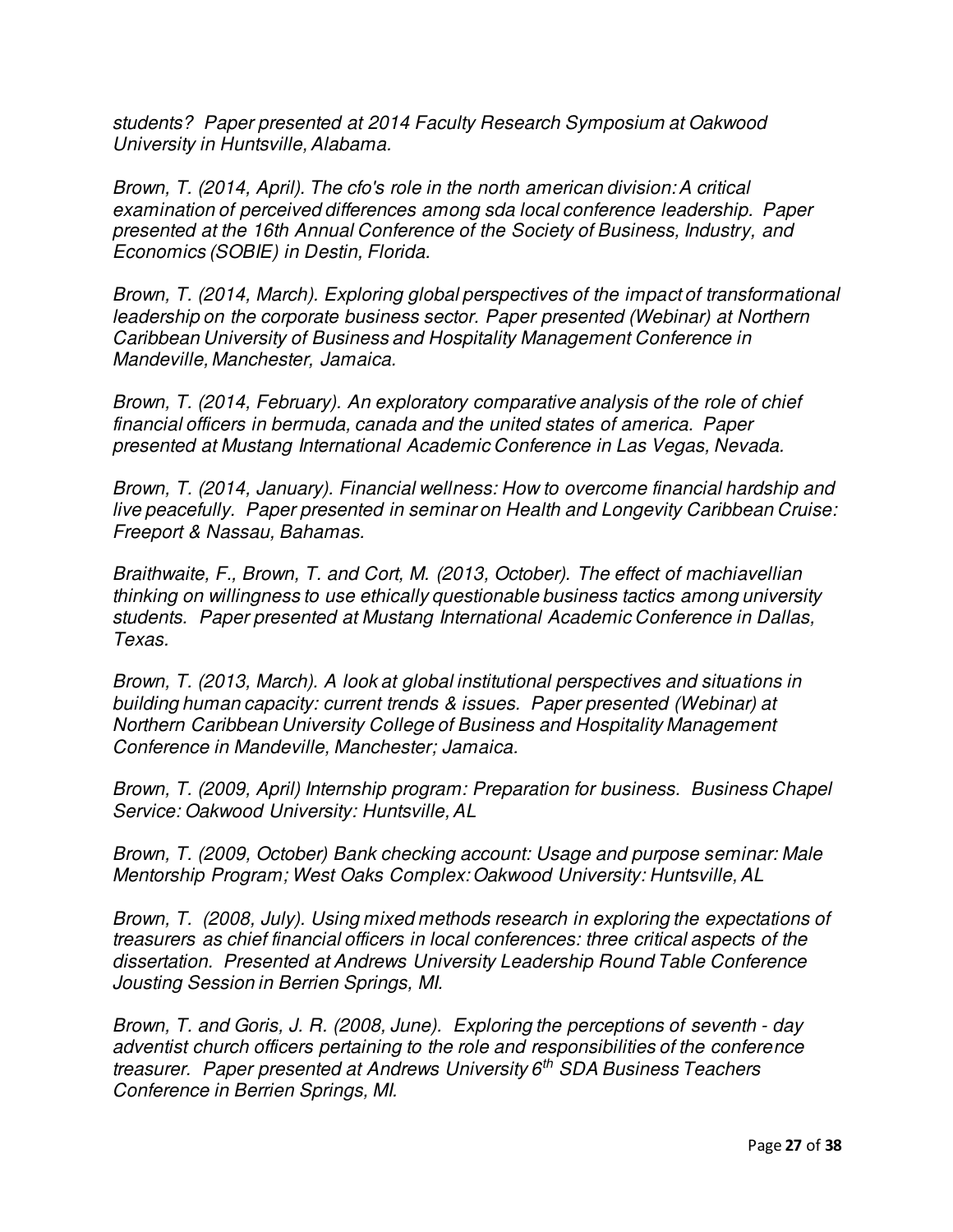*Brown, T. (2007, July). A study of the expectations of treasurers as chief financial officers in local conferences in the north american division of seventh-day adventists: perceptions of roles, responsibilities, and relationships. A dissertation summary presented at the Andrews University Leadership Round Table Conference Jousting Session in Berrien Springs, MI.* 

Business/Organization Conferences:

2017 Operation Reach Back, Inc.: Think Tank Conference XXIII: Detroit, MI

 *Seminar Topic: Financial Wellness: How to Overcome financial hardship and Live Peacefully* 

2017 Regional Treasury Conference: Lisle, IL

*Seminar Topic I: Strategies for Building and Developing Effective Teams*

 *Seminar Topic II: "Building A Great Treasury": Insights From Business, Corporate and Governmental Practices* 

2015 Southern Union Fall Stewardship Council: Southern Union Conference: Destin, FL

 *Seminar Topic: Transformational Stewardship: Conceptualization & Strategic Approaches* 

2014 Columbia Union Fall Treasurer's Council: Columbia Union Conference: Columbia, MD

> *Seminar Topic: Evolution of Treasurers & Treasury Department: The Role of "Self" Management and Leadership of Treasurers in Treasury Staff Development"*

- 2013 Academy of Management Africa Conference: Johannesburg, South Africa *Selected Conference Invitee and Participant*
- 2013 Southern Africa-Indian Ocean Division (SID): Johannesburg, South Africa Sandton, South Africa

 *Seminar I: Strategies for Success: "The Know Where Factor Approach"* 

 *Seminar Presentation II: "The Role of Self Management and Leadership in Developing Teams and Staff"*

2011 Euro-Asia Division (EAD): Moscow, Russia/ Siberia, Russia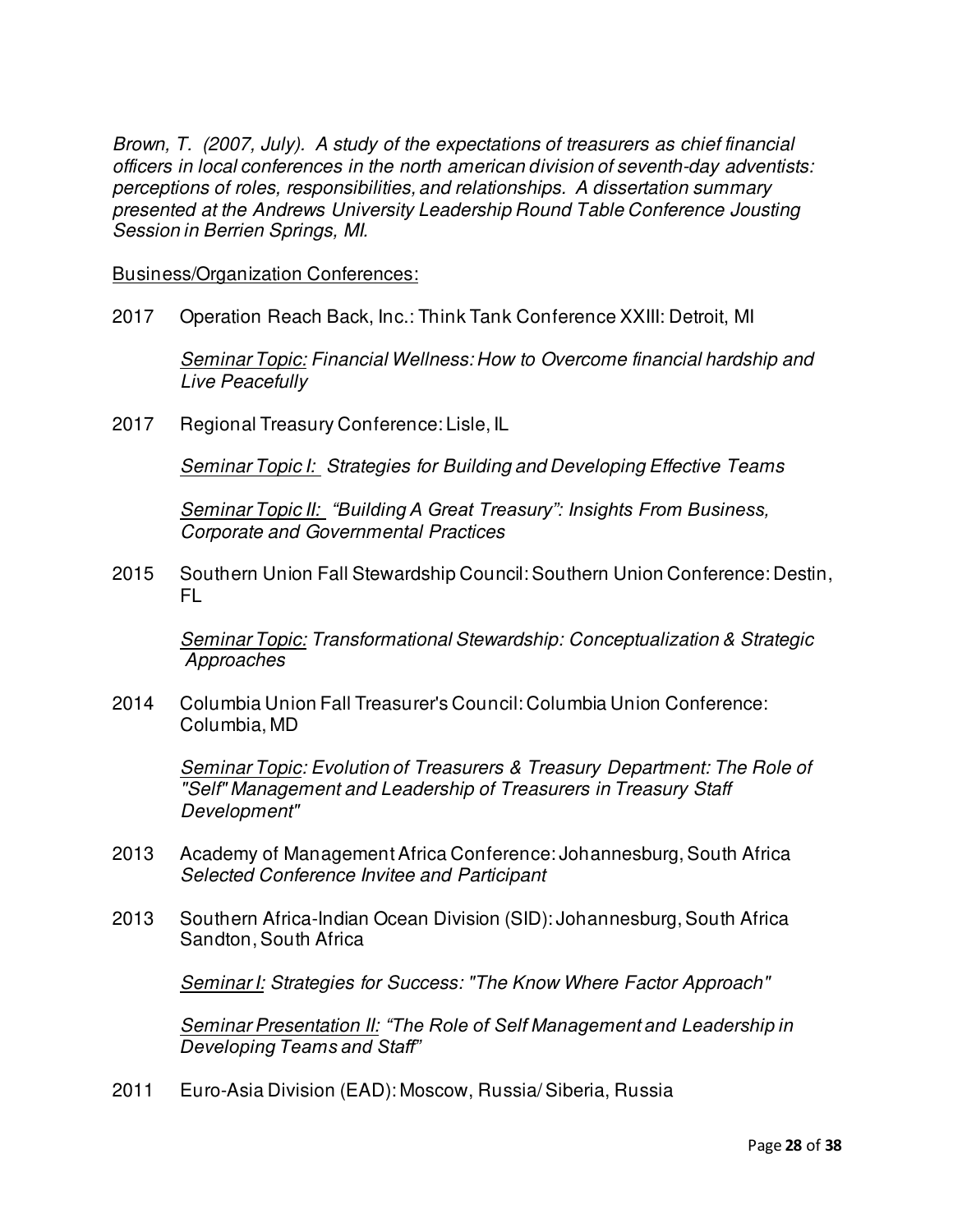*Subject Topic: "Developing Teams and Staff within Organizations"*

 *Seminar Presentation I: "The Role of Self Management and Leadership in Developing Teams and Staff"*

 *Seminar Presentation II: "Strategies for Building and Developing Effective Teams"*

 *Seminar Presentation III: "Staffing for Results: How to Choose and Develop your Staff"*

2009 Southern Union Conference: Planned Giving & Trust Services Department; Director's Meeting: Oakwood University: Huntsville, Alabama

 *Seminar Presentation: "Trust Services from a Conference Treasurer's Perspective"* 

#### Community/Special Organization Conferences

- 2019 Hebron SDA Church: Houston, TX (September) *MFM Financial Literacy Seminar Series*
- 2019 Hebron SDA Church: Houston, TX (June) *MFM Financial Literacy Seminar Series*
- 2019 Baytown United SDA Church: Baytown, TX *MFM Financial Literacy Seminar Series*
- 2018 South Central Conference: Breathe Conference: Harvest, AL *MFM Financial Literacy Seminar Series*
- 2018 Ephesus SDA Church: New Orleans, LA *MFM Financial Literacy Seminar Series*
- 2016 Maranatha SDA Church: Gulf Port, MS *MFM Financial Literacy Seminar Series*
- 2015 South Central Conference & Gulf States Conference: Generosity Symposium; Jackson, MS *MFM Financial Literacy Seminar Series*
- 2015 Grace Temple SDA Church: Fort Worth, TX *MFM Financial Literacy Seminar Series*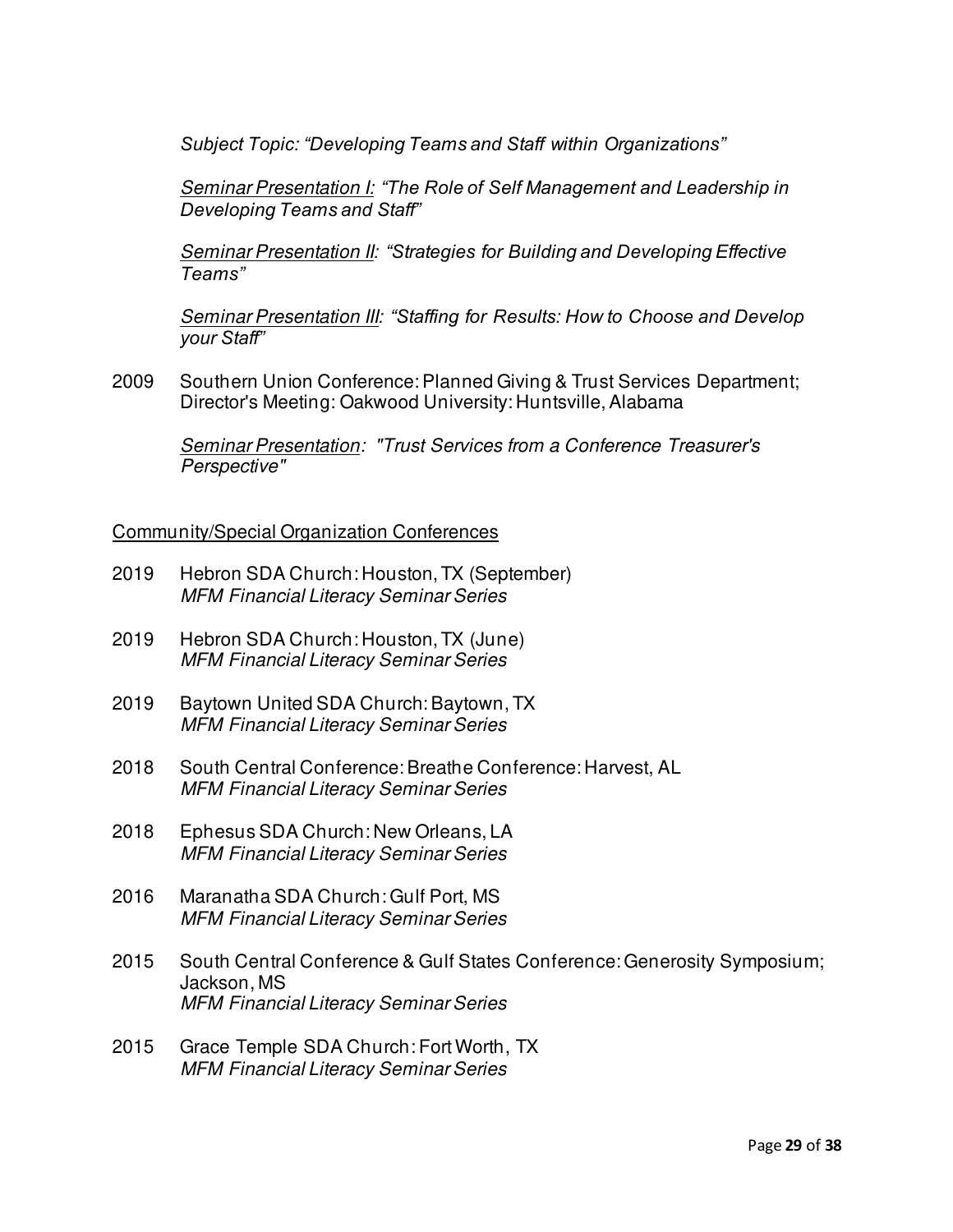- 2014 South Central Conference: Generosity Summit; Huntsville, AL *MFM Financial Literacy Seminar Series*
- 2013 Fayetteville First SDA Church: Fayetteville, TN *MFM Financial Literacy Seminar Series*
- 2013 South Central Conference: Generosity Summit; Birmingham, AL *MFM Financial Literacy Seminar Series*
- 2012 First SDA Church: Decherd, TN *MFM Financial Literacy Seminar Series*
- 2012 Southern California Conference: Los Angeles, CA *MFM Financial Literacy Seminar Series*
- 2012 Lake Region Conference: Chicago, IL *MFM Financial Literacy Seminar Series*
- 2011 Personal Statement Seminar: West Oaks Complex: Oakwood University; Huntsville, AL
- 2011 How to Make Christian Education Affordable: Oakwood Adventist Academy: Huntsville, AL
- Washington Conference: Seattle, WA *MFM Financial Literacy Seminar Series*
- 2010 New Faculty Orientation; Oakwood University: Huntsville, AL Your Role with the QEP (Quality Enhancement Plan)
- 2010 South Central Conference: Nashville, TN *MFM Financial Literacy Seminar Series*
- 2010 Oakwood University: Mosley Complex: Huntsville, AL *MFM Financial Literacy Seminar Series*
- 2010 Valley Community SDA Church: Stockton, CA *MFM Financial Literacy Seminar Series*
- 2009 South Central Conference: Generosity Summit; Nashville, TN *MFM Financial Literacy Seminar Series*
- 2009 Harvest SDA Church: Harvest, AL *MFM Financial Literacy Seminar Series*
- 2009 New Life SDA Church: Huntsville, AL Board Leadership Seminar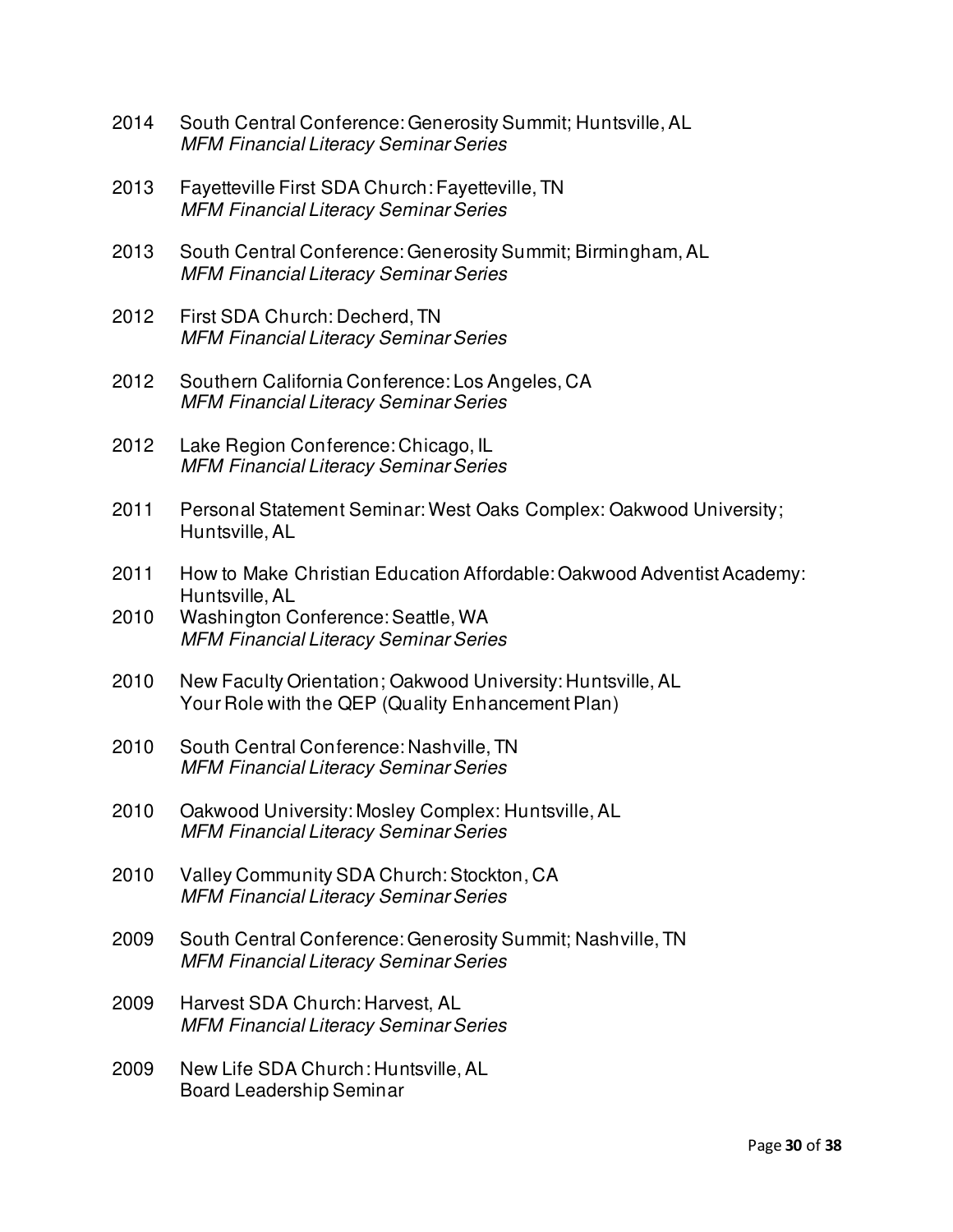### *MFM Lecture Series*

2009 Oakwood University Church: Huntsville, AL Family Life Marriage Retreat *MFM Financial Literacy Seminar Series* 

#### \*Academic/Educational Conferences :( Unattended/Paper Accepted)

*Brown, T. and Lai Hing, J. (2018, April). Validating organizational effectiveness: Exploring criteria for exemplary and outstanding local conferences in the north american division. Paper presentation accepted at the SOBIE 2018 Annual Academic Conference, April 11-13, 2018 in Sandestin, FL.* 

*Brown, T. and Blanco-Toppings, R. (2018, April). Boardroom or war room: An expectational analysis of cfo – executive board relationships in adventist local conferences. Paper presentation accepted at the SOBIE 2018 Annual Academic Conference, April 11-13, 2018 in Sandestin, FL.* 

*Brown, T. (2015, April). Aggregate analysis of perceptual differences among sda conference leaders in the usa, canada and bermuda: Inquiry of cfo responsibilities. Paper presentation accepted at the SOBIE 2015 Annual Academic Conference, April 14-17, 2015 in Sandestin, FL.* 

*Brown, T. (2014, June/July). Exploring the extent of leadership perceptions of the chief financial officers' role in sda conferences in bermuda, canada and the united states of america. Paper presentation accepted at the 12th Annual International Conference on Management, June 30- July 3, 2014 in Athens, Greece.* 

\*Academic/Educational Conferences :( Paper Accepted/Not Presented)

*Brown, T. (2017, May). The Odd Couple Revisited: A quantitative Analysis of Perceived CFO-CEO Relationships in SDA North American Division Conference. Paper accepted at the Adventists Human-Subjects Researchers Association 2017 Annual Meeting in Loma Linda, CA.* 

### **PROFESSIONAL ARTICLES, PAPERS AND PUBLICATIONS**

Brown, T. (2019, January). "Validating Organizational Effectiveness: Exploring Criteria for Exemplary and Outstanding Local Conferences in the North American Division". Journal: Archives of Business Research - Vol. 7, No. 1 (2019): DOI:10.14738/abr.11.2019. Society for Science and Education. (Full Paper Publication)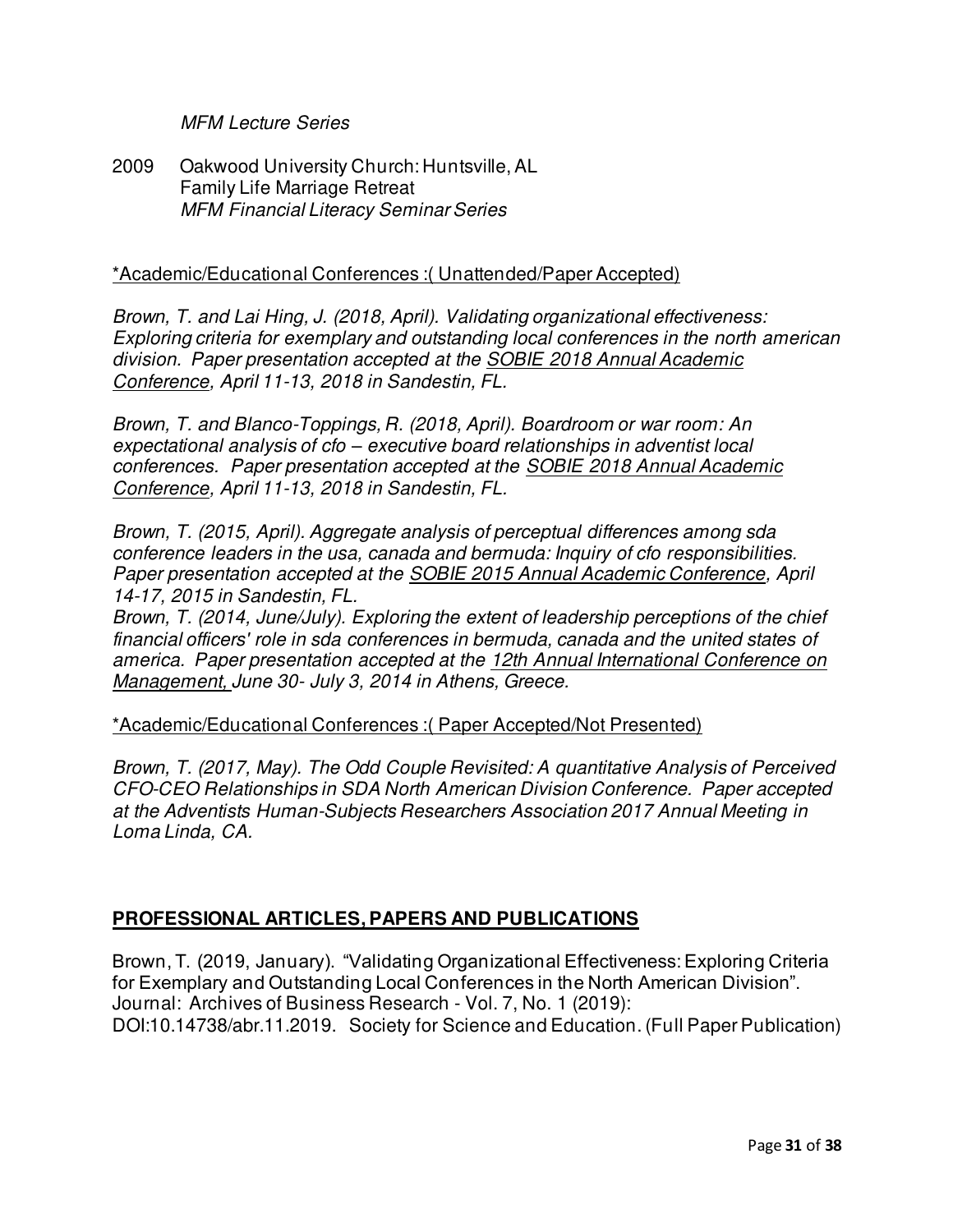Brown, T. (2019, January). "Qualitative Review of Stories Told: Anecdotes of CFO-CEO Relationships". Journal: Archives of Business Research - Vol.7, No. 1 (2019): DOI:10.14738/abr.11.2019. Society for Science and Education. (Full Paper Publication)

Brown, T. (2018, April). "Validating Organization Effectiveness: Exploring Criteria for Exemplary and Outstanding Conferences". Abstract Publication: Proceedings of the Annual Faculty Research Symposium 2018. Division of Research & Faculty Development. Oakwood University.

Brathwaite, F., Brown, T.; Court, M., Roach, S, Gunn, R., and Scavella, P. J. (2018, April). "Attitude of College Students by Major, Gender and Religiousness towards Ethical Behavior Choices". Abstract Publication: Proceedings of the Annual Faculty Research Symposium 2018. Division of Research & Faculty Development. Oakwood University.

Brathwaite, F., Brown, T., Court, M. and Meikle, D. (2018, April). "Is There a Relationship Between Religious Orientation and Willingness to Use Unethical Business Tactics Among University Students?" Abstract Publication: Proceedings of the An nual Faculty Research Symposium 2018. Division of Research & Faculty Development. Oakwood University.

Brown, T. and Blanco-Toppings, R. (2018, Spring). "Boardroom or War Room: An Expectational Analysis of CFO – Executive Board Relationships in Adventist Local Conferences". Abstract Publication Only: Conference Proceedings of the Academy of Business Research

Brown, T. and Lai Hing, J. (2018, Spring). "Validating Organizational Effectiveness: Exploring Criteria for Exemplary and Outstanding Local Conference in the North American Division". Abstract Publication Only: Conference Proceedings of the Academy of Business Research

Brown, T. (2018, April). "Boardroom or War Room: An Expectational Analysis of CFO-Executive Board Relationships in Adventist Local Conferences". Journal: Archives of Business Research - Vol. 6, No. 4 (2018): DOI: 10.14738/abr.64.4414. Society for Science and Education.

Brown, T. (2017, October). "Feeling Stumped by Trump: Perceived Success Strategies for Black America's Progression in Times of Difficulty and Uncertainty. Operation Reach Back Journal – Volume 3, No.1.

Brown, T. and Lai Hing, J. (2017, August). "The Odd Couple Revisited: A Quantitative Analysis of Perceived CFO-CEO Relationships in SDA North American Division Conferences". Journal: Archives of Business Research – VOL. 5, No. 8 (2017): DOI: 10.14738/abr.58.3575. Society for Science and Education.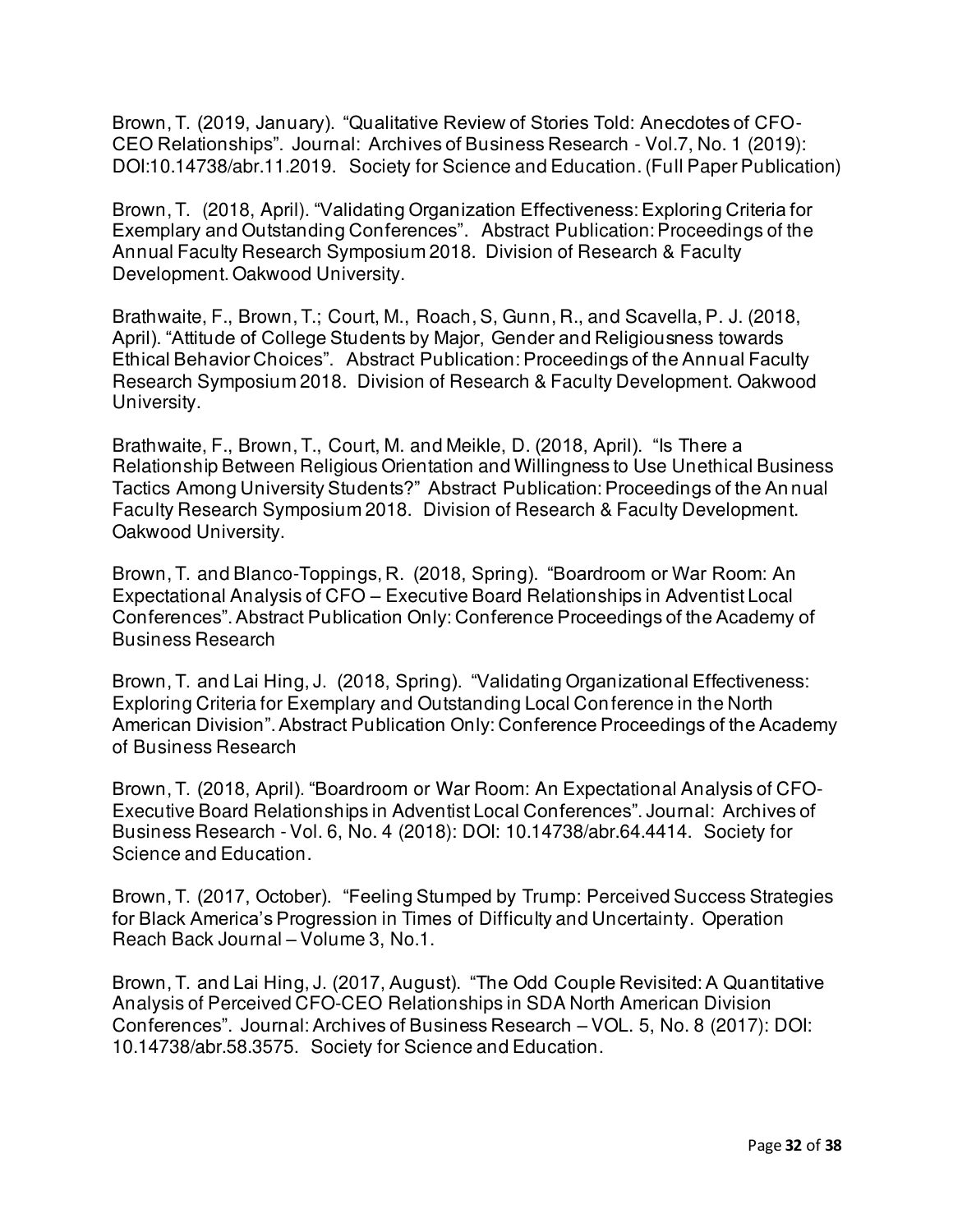Brown, T. (2017, March). "Composite Analysis of Means: Inquiry of CFO Roles, Responsibilities and Relationships in SDA North American Division Conferences". Journal: Archives of Business Research - Vol. 5, No 3 (2017): DOI:10.14738/abr.53.2952. Society for Science and Education. (Full Paper Publication)

Brown, T. (2016, Fall). "Composite Analysis of Means: Inquiry of CFO Roles, Responsibilities and Relationships in SDA North American Division Conferences". Abstract Publication Only: Conference Proceedings of the Academy of Business Research.

Brown, T. (2016, September). "Analytical Inquiry of CFO Responsibilities: Aggregate Analysis of Perceptual Differences among SDA Conference Leaders in the USA, Canada and Bermuda". Journal: Archives of Business Research - Vol. 5: DOI: 10.14738/abr.45.2019. Society for Science and Education.

Brown, T. (2015, December). "Transformational Leaders: Impacting Organizational Effectiveness". RV 11-15 PELC Issue: Regional Voice Journal Magazine: Publication of Office of Regional Ministries (ORM).

Brown, T. (2015, September). "Exploring the Aggregate Extent of Leadership Perceptions of the Chief Financial Officer's Role in SDA Conferences in the United States of America, Canada and Bermuda". Journal of Business and Economics (JBE). ISSN 2155-7950, USA. Volume 6, Number 9. Academic Star Publishing Company.

Brown, T. (2015, August). Aggregate Analysis of Perceptual Differences among SDA Conference Leaders in the USA, Canada and Bermuda: "Inquiry of CFO Responsibilities". Proceedings Online Journal (ISBN 978-1-922069-80-1) 31st International Business Research Conference in Toronto, Canada. ISBN via *www.wbiworldconpro.com*.

Brown, T. (2015, June). "Restoring Individuals, Families and Communities: Ministering through Financial Health and Literacy". Operation Reach Back, Inc.

Brown, T. (2015). Rankings of CFO Responsibilities: Leadership Perceptions in North America. Mustang Journal of Accounting and Finance. Volume 7.

Brown, T. (2015). "Globalizing Academic Programs: A Phenomenological Experience of a HBCU Professor Teaching Abroad". International Academy of Business Review.

Brown, T. (2014, Fall). An analytical study of sda leadership perceptions in the nad: Rankings of cfo responsibilities. Proceedings of the Mustang International Academic Conference, Volume 4. Mustang Journals, Inc.

Braithwaite, F., Brown, T. and Cort, M. (2014, Fall). Is there a relationship between religious orientation and willingness to use unethical business tactics among university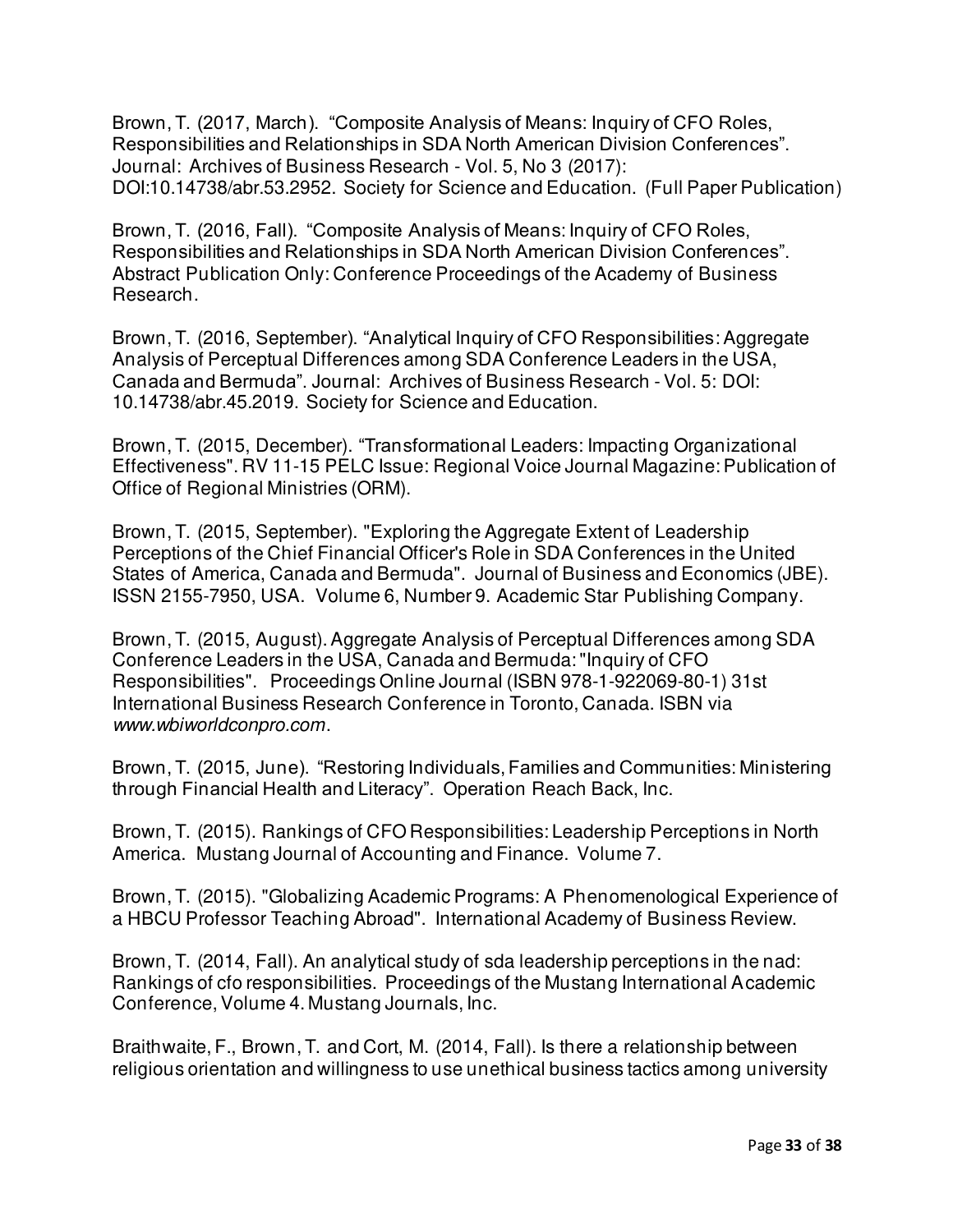students? Proceedings of the Mustang International Academic Conference, Volume 5. Mustang Journals, Inc.

Brown, T. (2014). "The CFO's Role in the North American Division: A Critical Examination of Perceived Differences among SDA Local Conference Leadership". Proceedings Journal of the 2014 SOBIE Conference. Society of Business, Industry and Economics (SOBIE), Inc.

Brown, T. (2014). "An Exploratory Comparative Analysis of the Role of Chief Financial Officers in Bermuda, Canada and the United States of America". Mustang Journal of Accounting and Finance. Volume 5.

Brown, T. (2014, Spring). "An Exploratory Comparative Analysis of the Role of Chief Financial Officers in Bermuda, Canada and the United States of America". Proceedings of the Mustang International Academic Conference, Volume 4. Mustang Journals, Inc.

Braithwaite, F., Brown, T., and Cort, M. (2014). "The Effect of Machiavellian Thinking on Willingness to Use Ethically Questionable Business Tactics among University Students". Mustang Journal of Business and Ethics, Volume 6.

Braithwaite, F., Brown, T., and Cort, M. (2013 Fall). "The Effect of Machiavellian Thinking on Willingness to Use Ethically Questionable Business Tactics amon g University Students". Proceeding of the Mustang International Academic Conference, Volume 3. Mustang Journals, Inc.

Brown, T. (2010, June). "The Ultimate Stimulus Plan: Providing Financial Literacy and Empowerment to Disadvantaged People". Operation Reach Back, Inc.

Brown, T (2005, March), "A Study of the Expectations of Treasurers as Chief Financial Officers in Local Conference in the North American Division of Seventh -day Adventists: Perceptions of Roles, Responsibilities, Relationships", Dissertation: Andrews University, School of Education

**\***Professional Articles, Papers and Publications (*Submissions Pending Acceptance and/or Publication Period*)

# **\*\***Papers Accepted for Publication (*Unpublished: Author's Decision*)

*Brown, T. (2014). "Exploring Global Perspectives of the Impact of Transformational Leadership on the Corporate Business Sector". Journal of Business and Economics (JBE). Academic Star Publishing Company.* 

\*\*\*Papers Accepted for Publication (*Unpublished: Publisher's Decision*)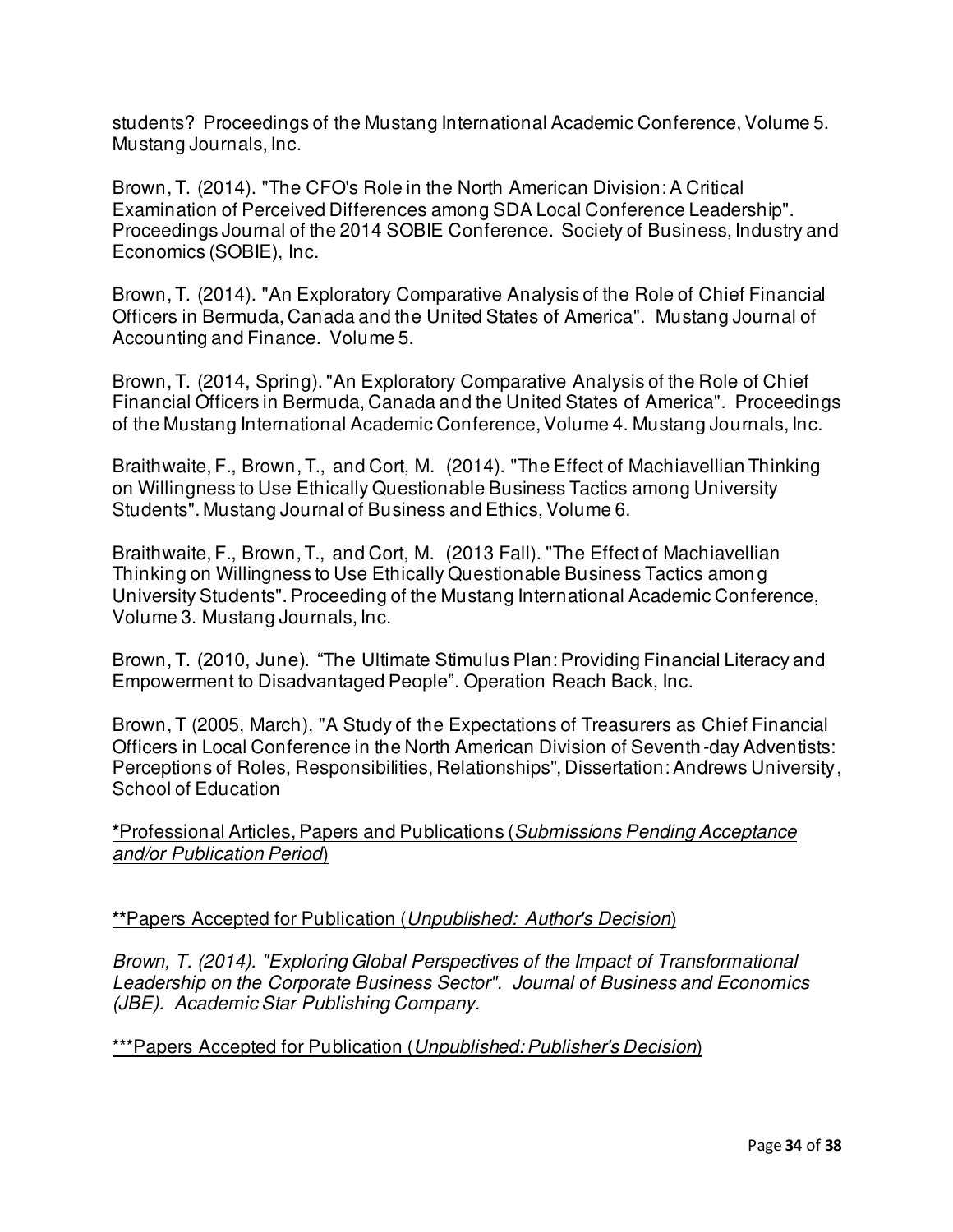# **PROFESSIONAL BOOKS PUBLICATIONS AND MANUALS**

Brown, T. (2008). Financial Empowerment Strategies for the 21st Century

Brown, T. (2005). Expectations of Treasurers as Chief Financial Officers in Local Conferences: Perceptions of Roles, Responsibilities and Relationships

# **SELECTED: ACADEMIC RESEARCH AWARDS AND GRANTS**

- 2017 Research Proposal Grant: Faculty Development Grant Program: Oakwood University; Huntsville, AL
- 2014 Research Proposal Grant: North American Division Research Committee; Silver Spring, MD

### **RECEIVED: ACADEMIC RESEARCH AWARDS AND GRANTS**

- 2017-18 Awardee: Faculty Development Grant Program: Oakwood University; Huntsville, AL
- 2016-18 Awardee: Research Grant: North American Division Research Committee; Silver Spring, MD

### **SELECTED PROFESSIONAL AWARDS, RECOGNITION AND NOMINATION**

- 2019 Teacher Excellence Award: (2018-2019 Teacher of the Year): Oakwood University; Huntsville, AL
- 2019 School of Business (SOB): Dean's Letter of Nomination and Recommendation for Teacher of the Year Award: Oakwood University
- 2018 Pastoral Appreciation Service Award, Decherd SDA Church
- 2018 Pastoral Appreciation Service Recognition, Fayetteville SDA Church
- 2018 Certificate of Appreciation: Seminar Facilitator: Stewardship Emphasis Weekend: Harvest Seventh-day Adventist Church; Harvest, AL
- 2018 Appreciation Service Recognition, United Student Movement (USM): Oakwood **University**
- 2018 Best Paper Award Winner: Academy of Business Research Spring 2018 Conference: New Orleans, LA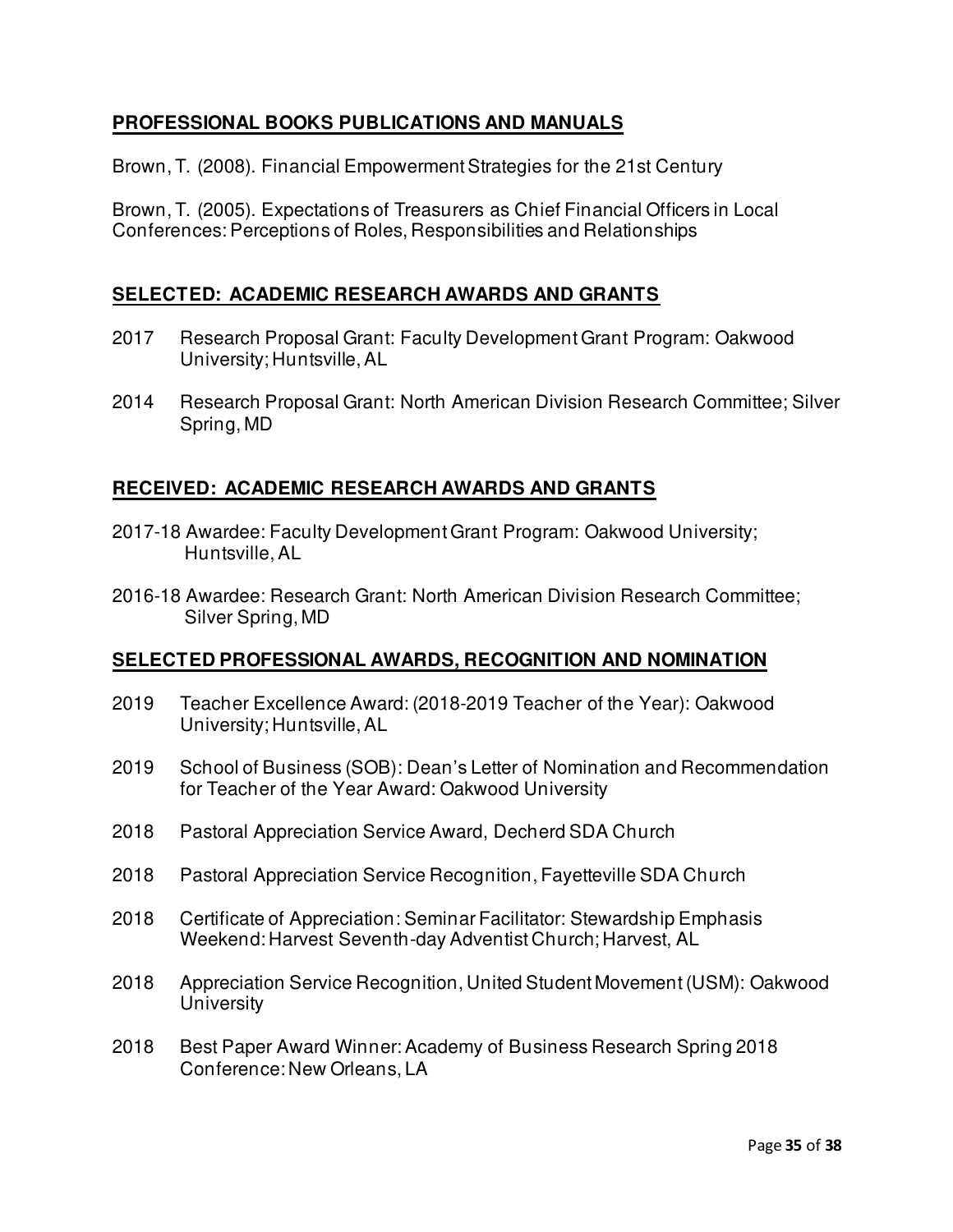- 2017 Pastoral Appreciation Service Award, Decherd SDA Church
- 2017 Pastoral Appreciation Service Recognition, Fayetteville SDA Church
- 2016 Best Paper Award Winner: Academy of Business Research Fall 2016 Conference: Biloxi, MS
- 2016 Pastoral Appreciation Service Award, Decherd SDA Church
- 2016 Pastoral Appreciation Service Recognition, Fayetteville SDA Church
- 2015 Business and Information Systems (BIS) Department Chair Letter of Nomination and Recommendation for Teacher of the Year Award: Oakwood **University**
- 2015 Appreciation Service Recognition, United Student Movement (USM): Oakwood **University**
- 2015 Pastoral Appreciation Service Award, Decherd SDA Church
- 2015 Pastoral Appreciation Service Recognition, Fayetteville SDA Church
- 2014 Business and Information Systems (BIS) Department Chair Letter of Nomination and Recommendation for Rank of Continuous Appointment/Tenure: Oakwood University
- 2014 Pastoral Appreciation Service Recognition, Decherd SDA Church
- 2014 Pastoral Appreciation Service Recognition, Fayetteville SDA Church
- 2014 Received From Oakwood University Faculty Nomination, Recommendation and Appointment for Faculty Representative on Oakwood University Board
- 2013 Business and Information Systems (BIS) Department Chair Letter of Nomination and Recommendation for Change of Rank to Full Professor: Oakwood University
- 2013 Pastoral Appreciation Service Award, Decherd SDA Church
- 2013 Pastoral Appreciation Service Recognition, Fayetteville SDA Church
- 2013 Outstanding Leadership and Service, Academy of Management
- 2013 Appreciation Service Recognition, United Student Movement (USM): Oakwood **University**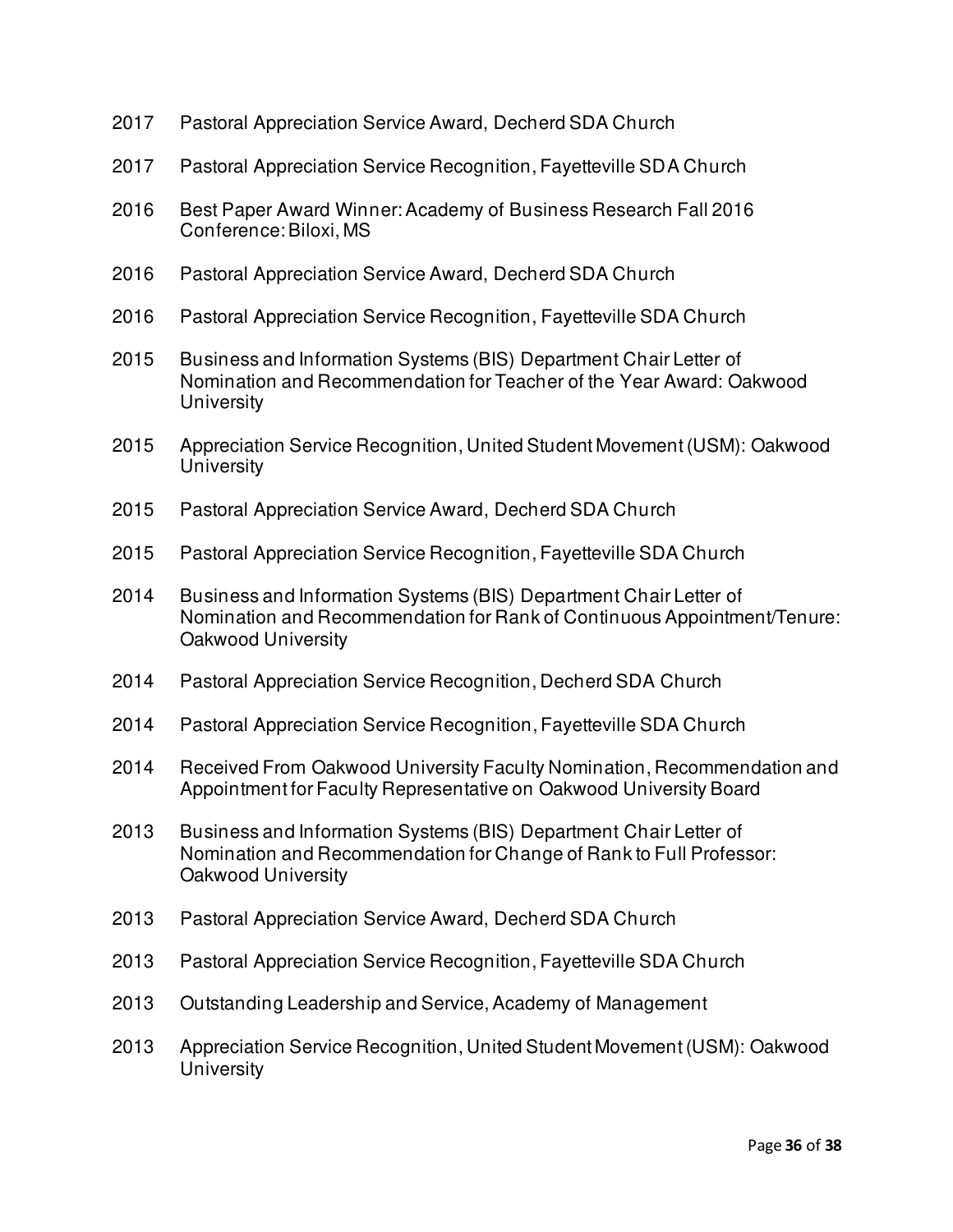- 2012 Faculty Adviser Recognition: International Honor Society in Business: Iota Pi Chapter at Oakwood University: Delta Mu Delta
- 2012 Outstanding Leadership and Service, Academy of Management
- 2012 Appreciation Service Recognition, United Student Movement (USM): Oakwood **University**
- 2011 Appreciation Service Recognition, United Student Movement (USM): Oakwood **University**
- 2010 Appreciation Service Recognition, United Student Movement (USM): Oakwood **University**
- 2008 Board Appreciation Service Recognition, Lake Region Conference
- 2007 Distinguished Leadership Service Award, Operation Reach Back
- 2007 Proclamation of Achievement, Michigan House of Representatives; State of Michigan
- 2005 Letter of Service Distinction, Southwest Region Conference
- 2000 Outstanding Influencer Award: Northwood University: Cedar Hill, TX
- 2000 Certificate of Appreciation/ Service Award: Amber University: Garland, TX
- 1998 Teaching Service Award, Brookhaven College
- 1998 Certificate of Recognition/Volunteer Service: B. F. Darrell School; Dallas, TX
- 1995 President's Award of Excellence, Southwest Region Conference
- 1985 Pastoral Appreciation Service Award, Mt. Carmel SDA Church: Hobbs, NM

# **PROFESSIONAL ORGANIZATIONS**

### *Current Memberships:*

*ACBSP (Association of Collegiate Business Schools and Programs) Academy of Business Research Adventist Human Subjects Research Association (AHSRA) Delta Mu Delta (International Business Honor Society) \*(Lifetime) National Black MBA Association, Inc. \*(Lifetime) Operation Reach Back, Inc. \*(Lifetime)*